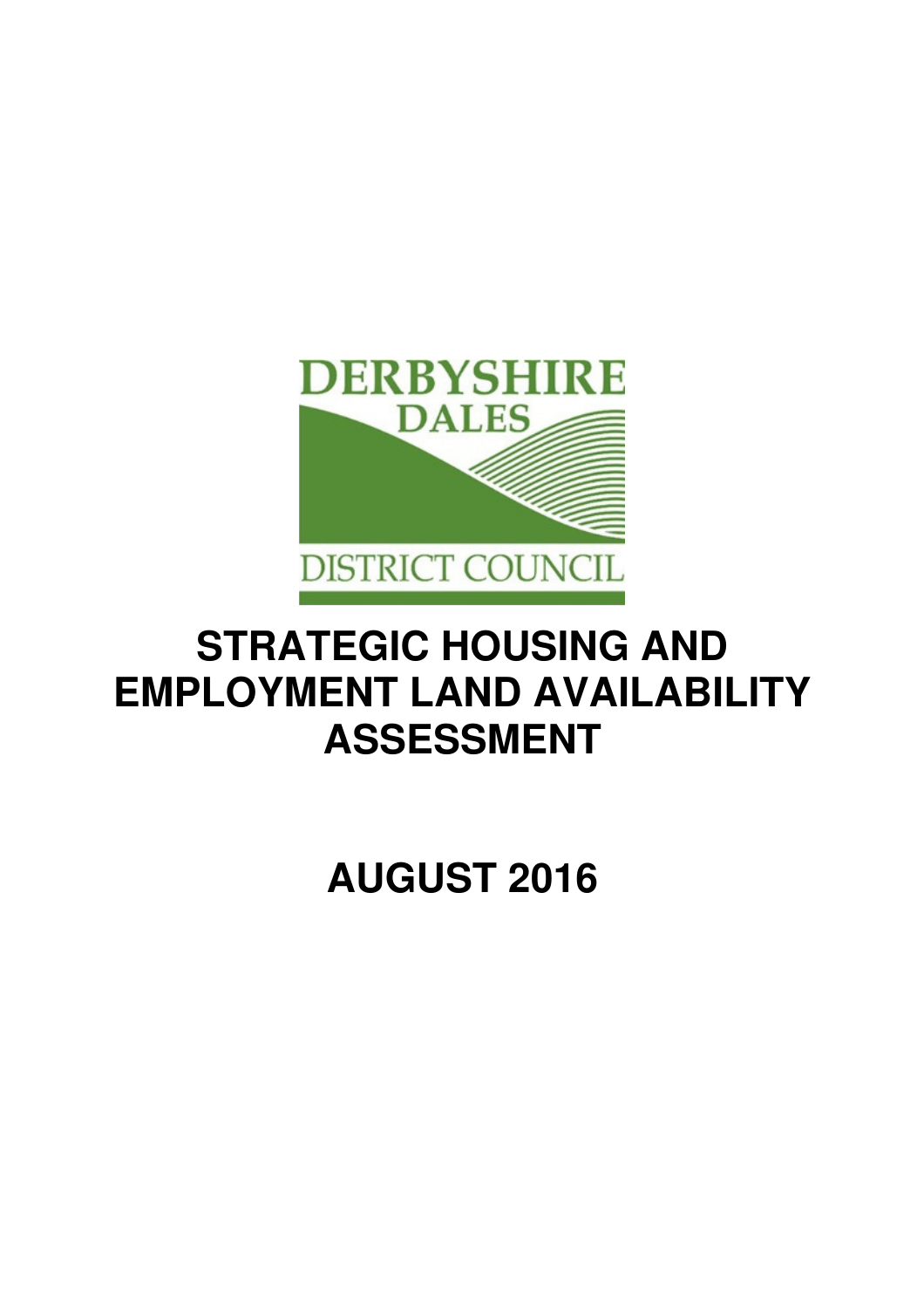# **CONTENTS**

| <b>Introduction</b>                       | 2  |
|-------------------------------------------|----|
| <b>Derbyshire Dales Strategic Housing</b> | 5  |
| and Employment Land Availability          |    |
| Methodology                               |    |
| Stage 1 - Site Identification             | 5  |
| <b>Stage 2 Site Assessment- Housing</b>   |    |
| and Employment Sites                      |    |
| Stage 3 - Windfall Allowance &            | 13 |
| <b>Commitments</b>                        |    |
| <b>Stage 4 - Assessment Review</b>        | 14 |
| <b>Stage 5 - Final Evidence Base</b>      | 15 |
| <b>Housing Supply &amp; Trajectory</b>    | 17 |

# **Appendices - As set out in a separate document**

- Appendix 1 Site Suggestion Form
- Appendix 2 Sites Failed Stage A
- Appendix 3 Map of Housing Sites by Settlement
- Appendix 4 Assessment Guidance Notes including Site Assessment **Criteria**
- Appendix 5 Overcoming Constraints
- Appendix 6 Windfall Supply Data and Assumptions
- Appendix 7 Stage B Detailed Site Assessments
- Appendix 8 Site Commitments
- Appendix 9 Phasing Schedule for Sites 10+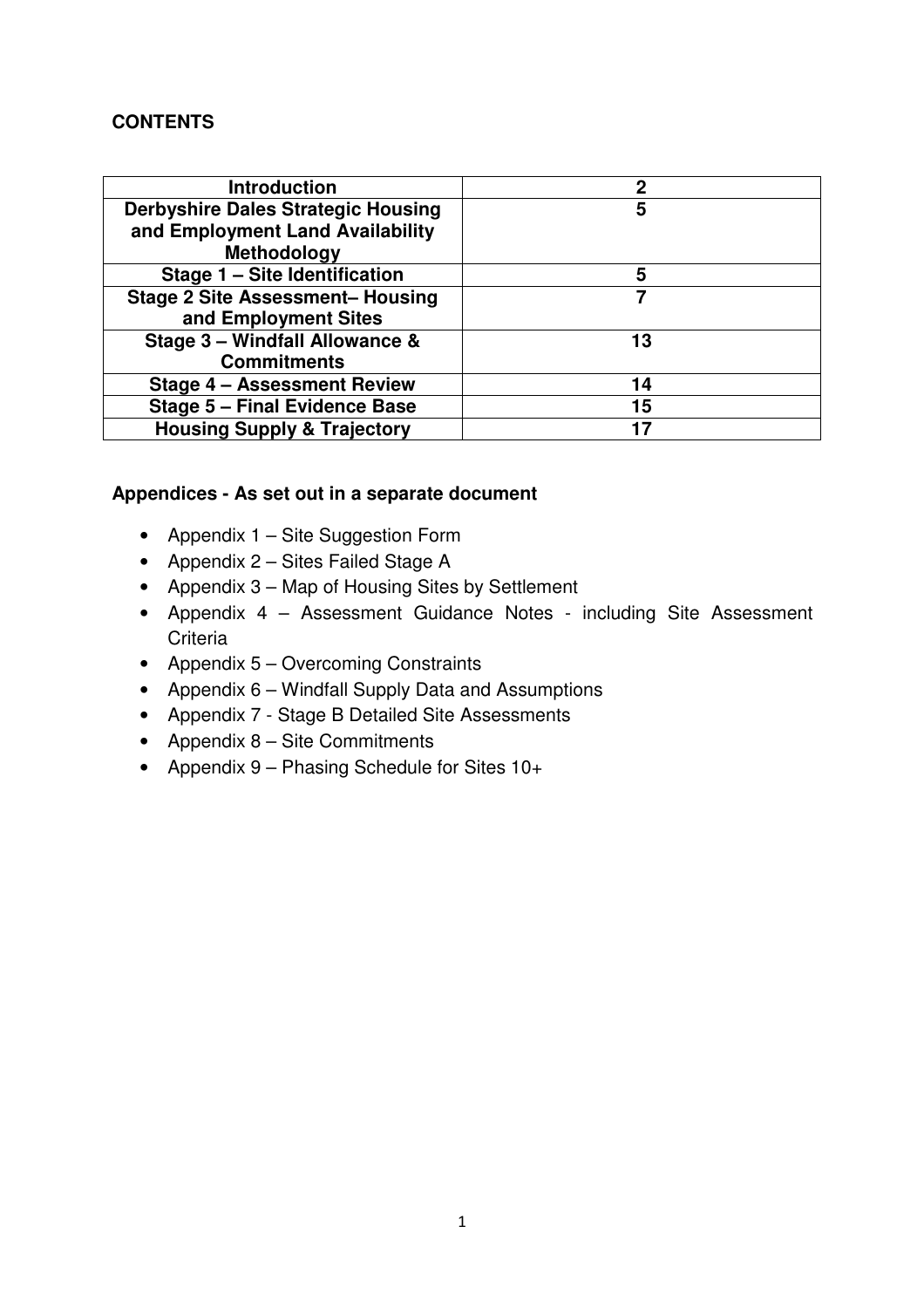# **Derbyshire Dales Strategic Housing and Employment Land Availability Assessment**

# **1 Introduction - Background**

- 1.1 The National Planning Policy Framework (NPPF) indicates that the purpose of the planning system is to contribute to the achievement of sustainable development, including the delivery of a wide choice of high quality homes and to significantly boost the supply of housing.
- 1.2 It advises that local planning authorities should have a clear understanding of the supply of land in their area. Paragraph 159 of the NPPF requires local planning authorities to prepare a Strategic Housing Land Availability Assessment (SHLAA) to establish realistic assumptions about the availability, suitability and the likely economic viability of land to meet the identified need for housing over the plan period.
- 1.3 The assessment of land availability is an important step in the preparation of Local Plans. The NPPF identifies the advantages of carrying out land assessments for housing and economic development as part of the same exercise, in order that sites may be allocated for the use which is most appropriate.
- 1.4 The National Planning Practice Guidance (NPPG), which seeks to provide complementary guidance to the NPPF sets out that Housing and Economic Land Availability Assessments should:
	- Identify sites and broad locations with potential for development
	- Assess their development potential
	- Assess their suitability for development and the likelihood of development coming forward
- 1.5 The District Council's previous SHLAA was published in November 2013 and provided evidence to support the now withdrawn Derbyshire Dales Local Plan. Significant weight was attached to the quantum of potential housing sites identified in the SHLAA by the Inspector in his report on the Examination in Public in 2014. Consequently the previous SHLAA has been subject to a comprehensive review to determine more accurately the quantum of land for residential and employment development available, suitable, and deliverable to meet the District Councils future housing needs.
- 1.6 The purpose of the Derbyshire Dales Strategic Housing and Employment Land Availability Assessment (SHELAA) is therefore:
	- to assess the suitability of potential sites for housing and employment development within the local planning authority area;
	- to assess whether there is a sufficient supply of sites for housing and employment development;
	- to inform the housing target for inclusion within the Derbyshire Dales Local Plan, and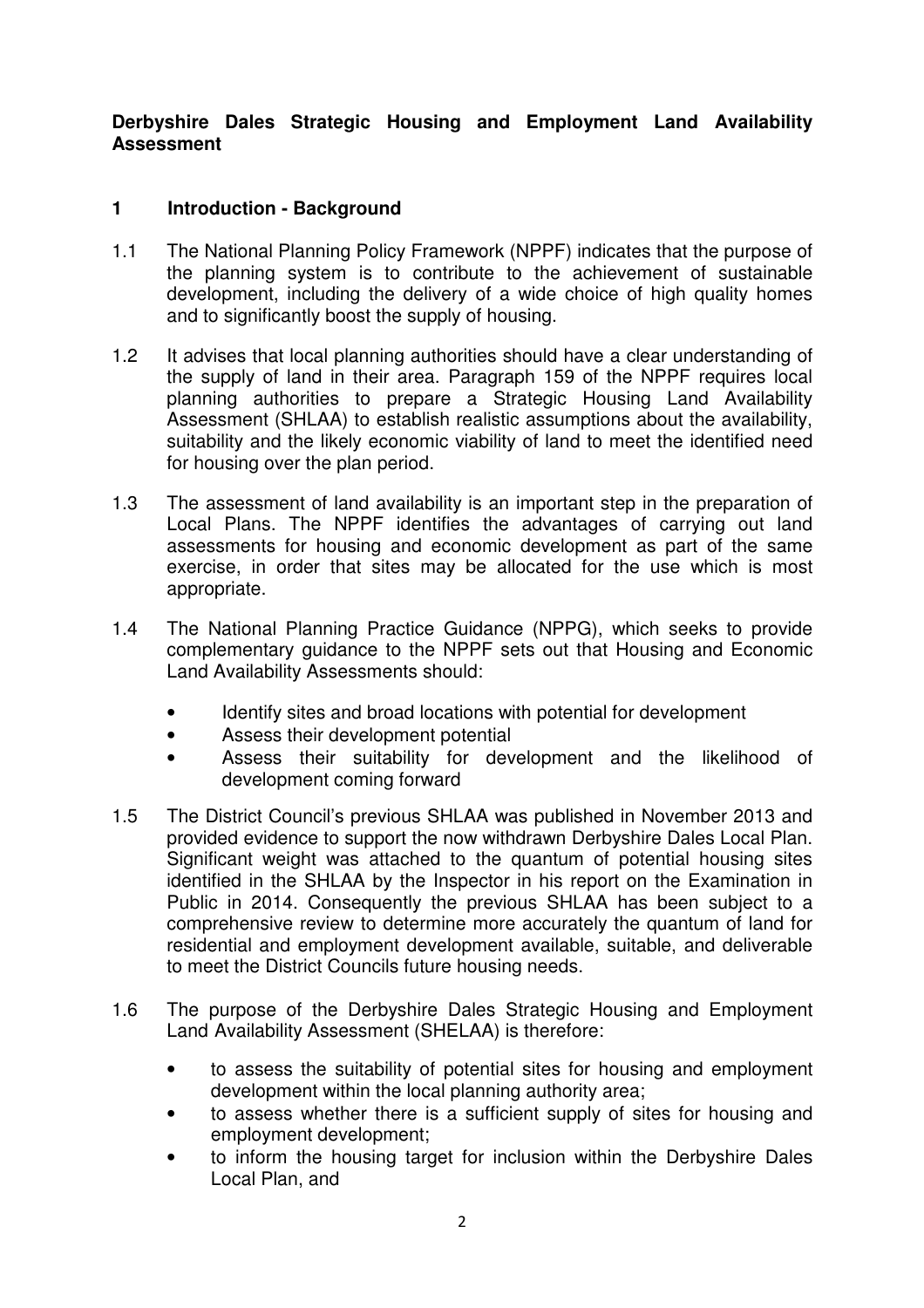- to inform the distribution and strategic housing and employment allocations within the Derbyshire Dales Local Plan.
- 1.7 This report provides information on sites which are available to meet the District Council's future housing and employment needs. It does not seek to allocate land for development, but provides evidence to support whether a site should be allocated through the policies and proposals within the Derbyshire Dales Local Plan.

# **National Planning Policy Framework**

- 1.8 The National Planning Policy Framework (NPPF) outlines the Government's policies for plan-making and decision-making. The NPPF sets out a presumption in favour of sustainable development for plan-making and decision making.
- 1.9 For local planning authorities producing Local Plans, these should "positively seek opportunities to meet development needs" and "meet objectively assessed needs, with sufficient flexibility to adapt to rapid change".
- 1.10 To ensure that the District Council complied with this advice consultants were appointed by the District Council to undertake a Housing and Economic Development Needs Assessment. The assessment concluded that that the Objectively Assessed Need for housing in the Derbyshire Dales for the period 2013-2033 should be set at 6,440 dwellings.<sup>1</sup>
- 1.11 The assessment also concluded that on the basis of forecast changes in the local economy, and forecast demographic changes that 1,700 additional jobs and 15ha of employment land would need to be provided over the period 2013-2033.

# **National Planning Practice Guidance**

 $\overline{a}$ 

- 1.12 In March 2014 Government published the National Planning Practice Guidance (NPPG), which replaced a number of Circulars and Planning Practice Statements including the 2007 Strategic Housing Land Availability Assessment Practice Guidance.
- 1.13 The Housing and Economic Land Availability Assessment section of the NPPG now provides guidance on how local planning authorities should undertake housing land availability assessments.
- 1.14 The NPPG emphasises that the assessment forms a key component of the evidence base to underpin policies in development plans for housing and economic development, including supporting the delivery of land to meet identified need for these uses. The NPPG sets out steps and stages to be undertaken when producing a SHELAA. These are set out in the Flowchart (Figure 1) below.

<sup>1</sup> http://www.derbyshiredales.gov.uk/images/documents/C/Committee/Local\_Plan\_Advisory/DDDC\_HEDNA\_Final\_Report\_18.09.2015.pdf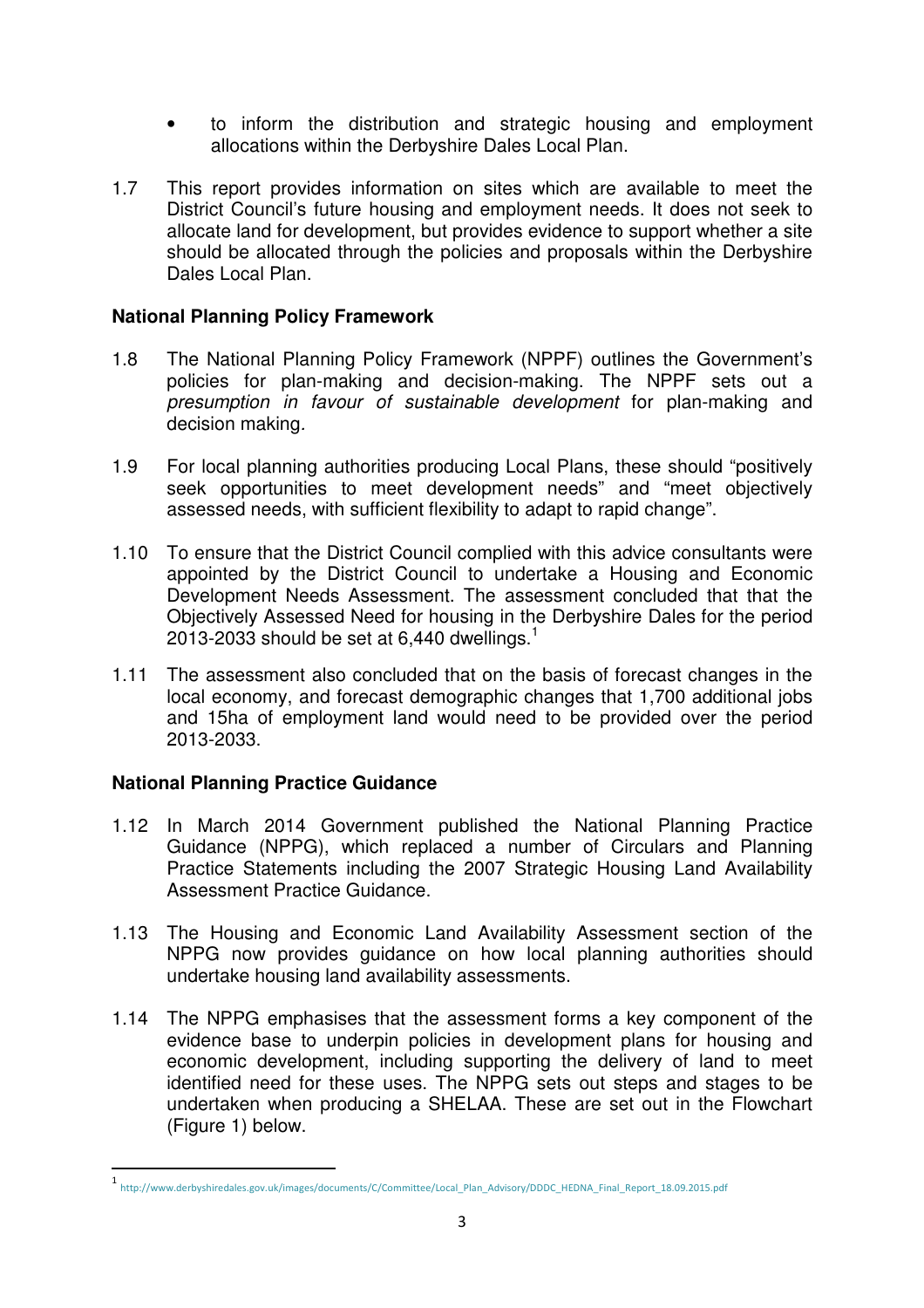1.15 The guidance sets out a five stage process, and has formed the basis for the methodology utilised by the District Council in preparing this SHELAA.



Figure 1 - NPPF Strategic Land Assessment Process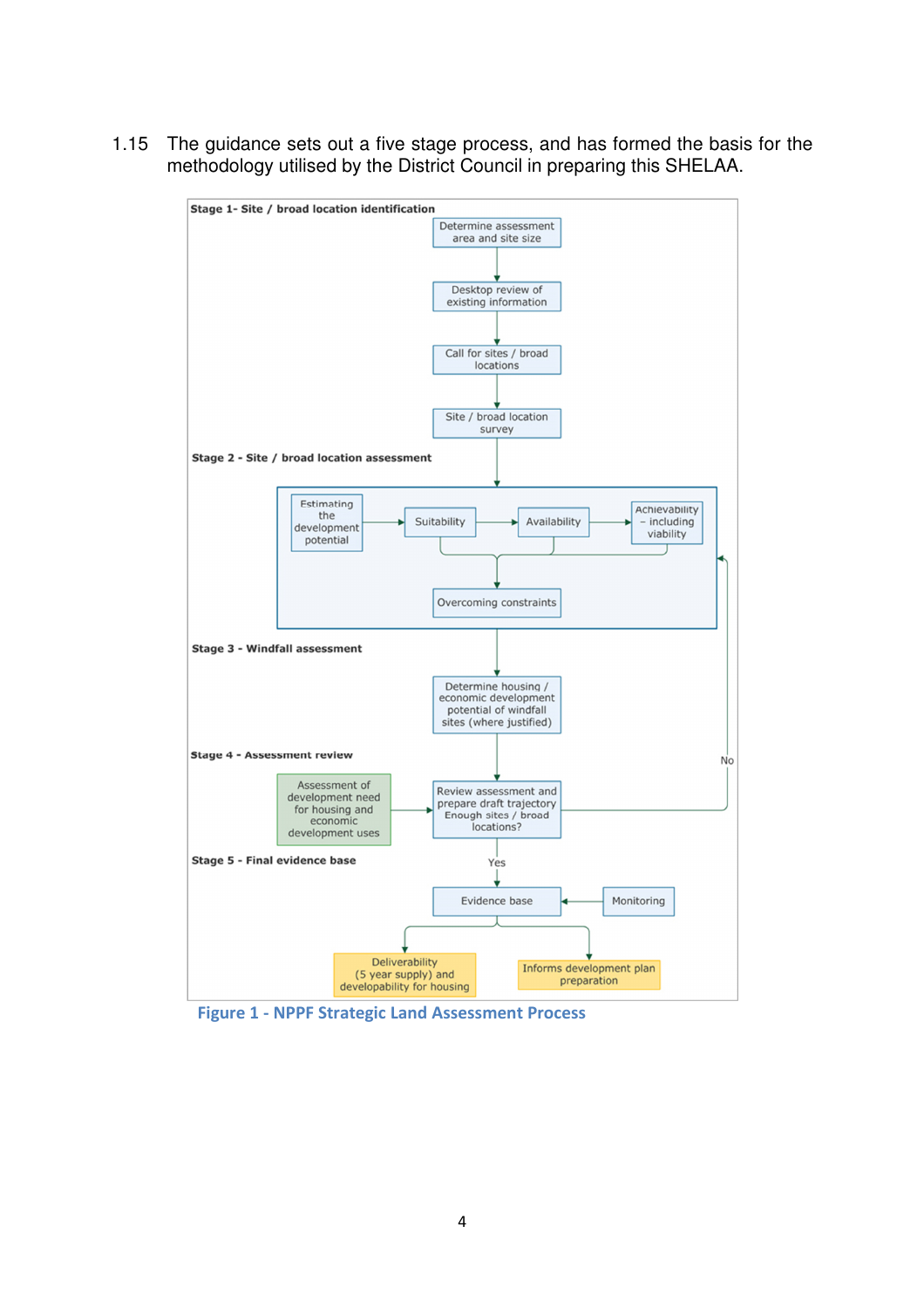# **2 Derbyshire Dales Strategic Housing and Employment Land Availability Methodology**

#### **Stage 1 – Site Identification**

#### **Local Planning Authority Area and Site Selection**

- 2.1 The NPPG states that the area selected for the assessment should be the housing market area. This could be the local planning authority area or a different area such as two or more local authority areas or areas covered by the Local Enterprise Partnership.
- 2.2 Whilst previous versions of the SHLAA have been produced jointly with neighbouring authorities and considered sites throughout the Derbyshire Dales including those in the National Park, this SHELAA solely relates to sites within the area for which Derbyshire Dales District Council is the local planning authority. i.e. that part of Derbyshire Dales that lies outside of the Peak District National Park boundary.
- 2.3 In accordance with the guidance of the NPPG, this report seeks to identify all those sites with potential to be allocated for new residential development in the Derbyshire Dales Draft Local Plan regardless of District Council's Objectively Assessed Need for Housing (OAN).

# **Call for Sites**

- 2.4 The first stage of the process entailed issuing a 'Call for Sites'. This was held between 23rd October and 4th December 2014. The 'Call for Sites' provided an opportunity for local communities, Town and Parish Councils, landowners, residents and organisations to suggest land in the Derbyshire Dales for future development.
- 2.5 The 'Call for Sites' invited sites to be submitted to the District Council for consideration for a range of land uses, including housing, Gypsy and Traveller accommodation, employment land, retail and leisure uses.
- 2.6 In order to ensure that the 'Call for Sites' consultation was inclusive, it was widely publicised with advertisements placed in the Matlock Mercury, Ashbourne News Telegraph, Uttoxeter and Peak Advertiser, press releases issued and information made available on the District Council's website.
- 2.7 Relevant contacts from District Council's Planning Policy database were also notified by either letter or email. Those landowners, agents and developers who have previously promoted sites were asked to confirm whether their sites were still available.
- 2.8 Those nominating sites were asked to complete a detailed site suggestion form which was made available on the District Council's website. This sought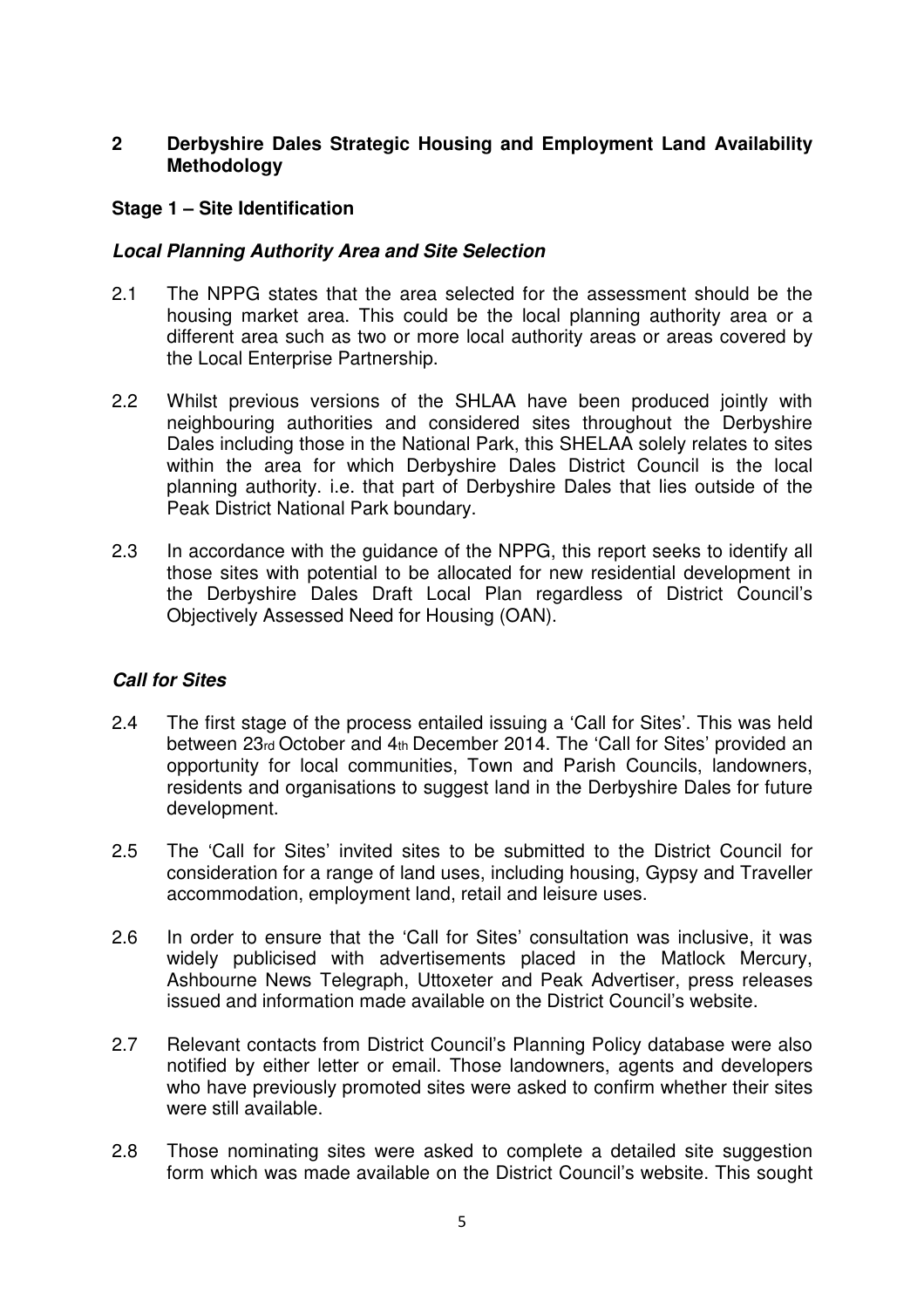information to assist the District Council in taking forward the site assessment process. A copy of the Derbyshire Dales Site Suggestion Form is in **Appendix 1.**

2.9 As a result of the initial 'Call for Sites' the District Council received details of 206 potential sites. Although the initial 'Call for Sites' closed on 4<sup>th</sup> December 2014 the District Council continued to receive details of additional sites.

#### **Desktop Review to Identify Other Sources of Land for Potential Housing and Economic Development**

2.10 Taking account of the advice in the NPPG a desktop review was undertaken to ensure that all possible sites for housing and employment land had been identified and subject to assessment. The desktop review was undertaken using a wide range of other sources of information as set out in **Table 1** below:

| <b>Type of Site</b>                          | <b>Data Source</b>                               |  |  |
|----------------------------------------------|--------------------------------------------------|--|--|
| Existing housing and economic development    | Local and neighbourhood plans. Planning          |  |  |
| allocations and site briefs not yet with     | application records. Development briefs          |  |  |
| planning permission                          |                                                  |  |  |
| Planning permissions for housing<br>and      | Planning application records, development        |  |  |
| development<br>that<br>economic<br>are       | starts and completion records                    |  |  |
| unimplemented or under construction          |                                                  |  |  |
| Planning applications that have been refused | Planning application records                     |  |  |
| or withdrawn                                 |                                                  |  |  |
| Land in the local authority's ownership      | Local authority records                          |  |  |
| Surplus or likely to become surplus public   | National register of public sector land.         |  |  |
| sector land                                  | Engagement with strategic plans or other         |  |  |
|                                              | public sector bodies i.e. county council,        |  |  |
|                                              | central government, fire, police, NHS,           |  |  |
|                                              | Utilities, Statutory undertakers                 |  |  |
| Vacant and derelict land and building,       | Local authority empty property register,         |  |  |
| including empty homes, redundant / disused   | national land use database, commercial           |  |  |
| agricultural buildings, potential PD changes | property databases e.g. estate agents and        |  |  |
| e.g. offices to residential                  | property agents, valuation office                |  |  |
| Additional opportunities in established uses | Ordnance survey maps, aerial photography.        |  |  |
| e.g. making productive use of underutilised  | Planning applications, site surveys              |  |  |
| facilities such as garage blocks             |                                                  |  |  |
| Business requirements and aspirations        | Enquiries<br>received<br>by<br>local<br>planning |  |  |
|                                              | authority. Active engagement with the sector     |  |  |
| Sites in rural locations                     | Local and neighbourhood plans. Planning          |  |  |
| Large scale redevelopment and redesign of    | applications. Ordnance survey maps. Aerial       |  |  |
| existing residential or economic areas       | photographs. Site surveys.                       |  |  |
| Sites in and adjoining villages or rural     |                                                  |  |  |
| settlement and rural exception sites         |                                                  |  |  |
| Potential urban extensions and new free      |                                                  |  |  |
| standing settlements                         |                                                  |  |  |

Table 1- Other Sources of Potential Housing and Economic Development Land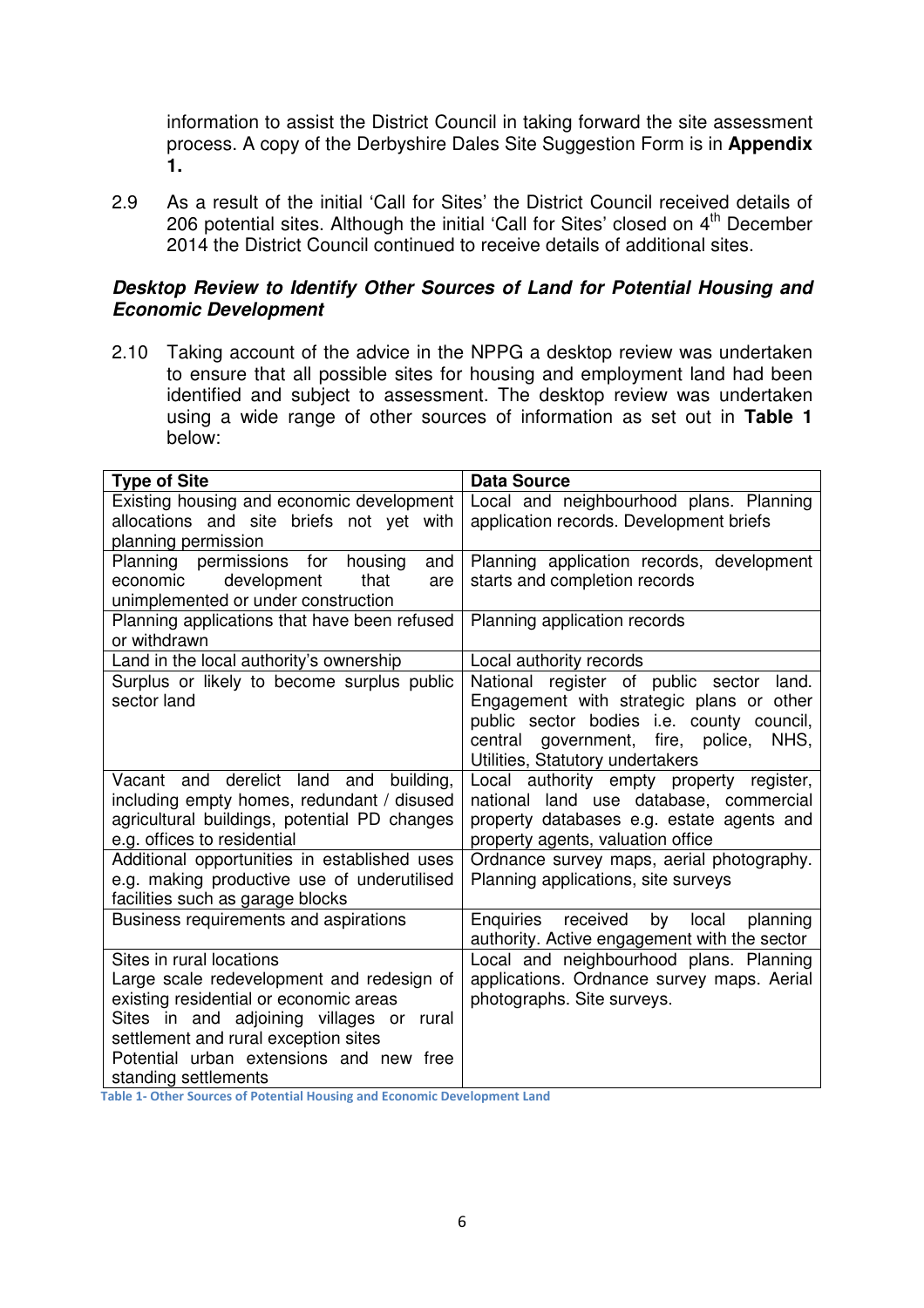- 2.11 All sites submitted through the Call for Sites or identified for potential development were logged on the District Council's SHELAA database and plotted on the District Council's Geographic Information System (GIS).
- 2.12 The District Council's GIS was used to undertake desktop research to identify the key characteristics of each site, any constraints and any locational factors relevant to the site assessment process such as the distance to shops and services.

# **Stage 2 Site Assessment– Housing and Employment Sites**

- 2.13 The assessment of sites was undertaken in a two stage approach comprising Stage A and Stage B. By having a two stage process it enabled the District Council to initially filter out sites that were not able to meet the most essential strategic criteria.
- 2.14 The second stage of the process involved a more detailed assessment of those sites that had passed Stage A, against an extensive range of criteria as a means of identifying those sites with the greatest potential to meet the future housing needs of the area. It also involved consultation with key external stakeholders.
- 2.15 Consistent with the National Planning Practice Guidance, if it was considered that there was insufficient evidence to demonstrate that a site could be developed, then it was regarded as not currently available for development.

# **Stage A: Site Suitability – Strategic Constraints**

- 2.16 At this stage sites were discounted as being inappropriate for development where they were situated in locations considered wholly unsustainable for housing development. Furthermore at this stage an assessment as to the extent to which a site was subject to a strategic constraint was undertaken.
- 2.17 The following criteria were used to assess a site's suitability at Stage A:

| <b>Criteria</b>                                                                                                                                                                                             | <b>Justification</b>                                                                                                                                                                    |
|-------------------------------------------------------------------------------------------------------------------------------------------------------------------------------------------------------------|-----------------------------------------------------------------------------------------------------------------------------------------------------------------------------------------|
| Sites entirely within Flood Zone 3 (Zone<br>3a or 3b)                                                                                                                                                       | As set out in the NPPF (paragraph 100)<br>inappropriate development in areas at risk<br>from flooding should be avoided by<br>directing development away from areas at<br>highest risk. |
| Site entirely within Special Areas of<br>Conservation, Special Protection Areas,<br><b>RAMSAR sites or SSSI</b>                                                                                             | National Policy advises<br>against<br>development that would have an adverse<br>impact on nationally or internationally<br>important conservation interests.                            |
| Sites in unsuitable areas, unsustainable<br>locations, e.g. open countryside. In order<br>to quantify and identify whether a location<br>is deemed sustainable, the following<br>criteria has been applied: | Development in unsustainable locations<br>unrelated to existing settlements may not<br>towards the creation<br>contribute<br>0t<br>sustainable communities.                             |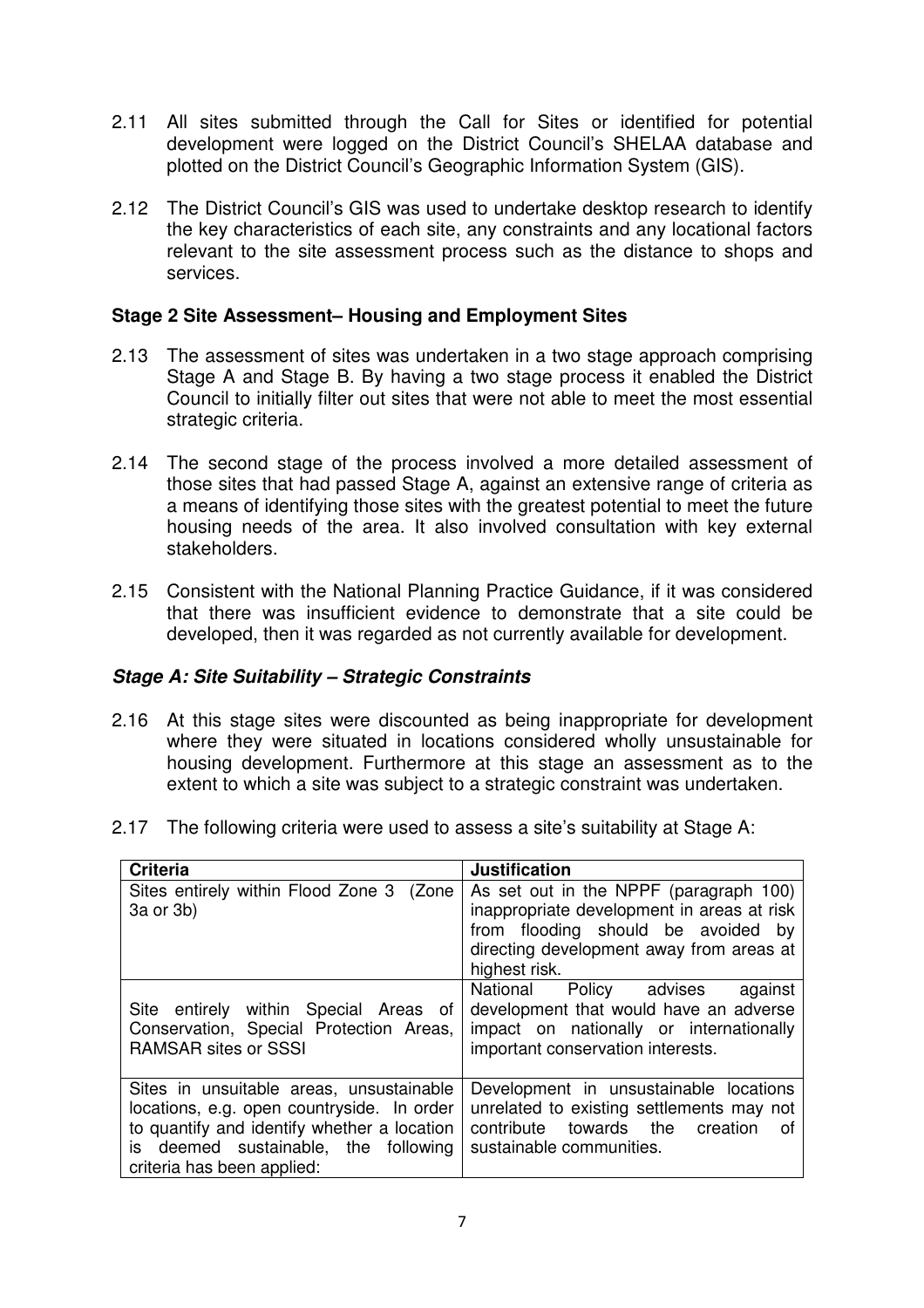| <b>Criteria</b>                                                                                                                                                                                                                                         | <b>Justification</b>                                                                                                                                                                                                                                                                                                                                                                                                                         |
|---------------------------------------------------------------------------------------------------------------------------------------------------------------------------------------------------------------------------------------------------------|----------------------------------------------------------------------------------------------------------------------------------------------------------------------------------------------------------------------------------------------------------------------------------------------------------------------------------------------------------------------------------------------------------------------------------------------|
| "The site is related to the settlement of<br>XXX, and the substantially built up area of<br>the settlement".                                                                                                                                            |                                                                                                                                                                                                                                                                                                                                                                                                                                              |
| In respect of assessing a site's location<br>whether it may be deemed<br>and<br>sustainable an evaluation of the site<br>against the current situation on the ground<br>existing<br>planning<br>and<br>status<br>of<br>permissions has been undertaken. |                                                                                                                                                                                                                                                                                                                                                                                                                                              |
| Sites<br>have also been<br>considered<br>sustainable if they sit within or adjacent to<br>a settlement that is within one of the five<br>tiers within the Settlement Hierarchy<br>(Policy S3 in the emerging Derbyshire<br>Dales Local Plan).           |                                                                                                                                                                                                                                                                                                                                                                                                                                              |
| Site size threshold                                                                                                                                                                                                                                     | Planning<br>National<br>Policy<br>Practice<br>Guidance (NPPG) guidance recommends<br>a threshold of site and locations of 5><br>dwellings or economic development on<br>$0.25$ ha $>$ /500 $m2$ floor space be used for<br>housing and economic land availability<br>assessments. The District Council has<br>decided to filter out sites that fall below 5<br>dwellings or with a site area less than<br>0.2ha for residential development. |

Table 2 - Stage 'A'- Site Assessment Criteria

- 2.18 If sites were deemed to fail any of the criteria within Stage A then the site was discounted from further assessment. Details of those sites that Failed Stage A, and the reasons why the sites were excluded from any further consideration is provided under the heading 'Failed Reason' in **Appendix 2**. These sites are also shaded red on the maps by Settlement in **Appendix 3**.
- 2.19 Those sites that passed Stage A were then subject to a detailed assessment. against an extensive range of criteria to appraise their suitability, availability and achievability.

# **Stage B: Detailed Assessment of Suitability, Achievability and Availability**

2.20 The NPPF sets out that to be considered deliverable, sites should be available now, offer a suitable location for development now, and be achievable with a realistic prospect that housing will be delivered on the site within five years and in particular that development of the site is viable. It advises that sites with planning permission should be considered deliverable until planning permission expires, unless there is clear evidence that schemes will not be implemented within five years, for example they will not be viable, there is no longer a demand for the type of units or sites have long term phasing plans.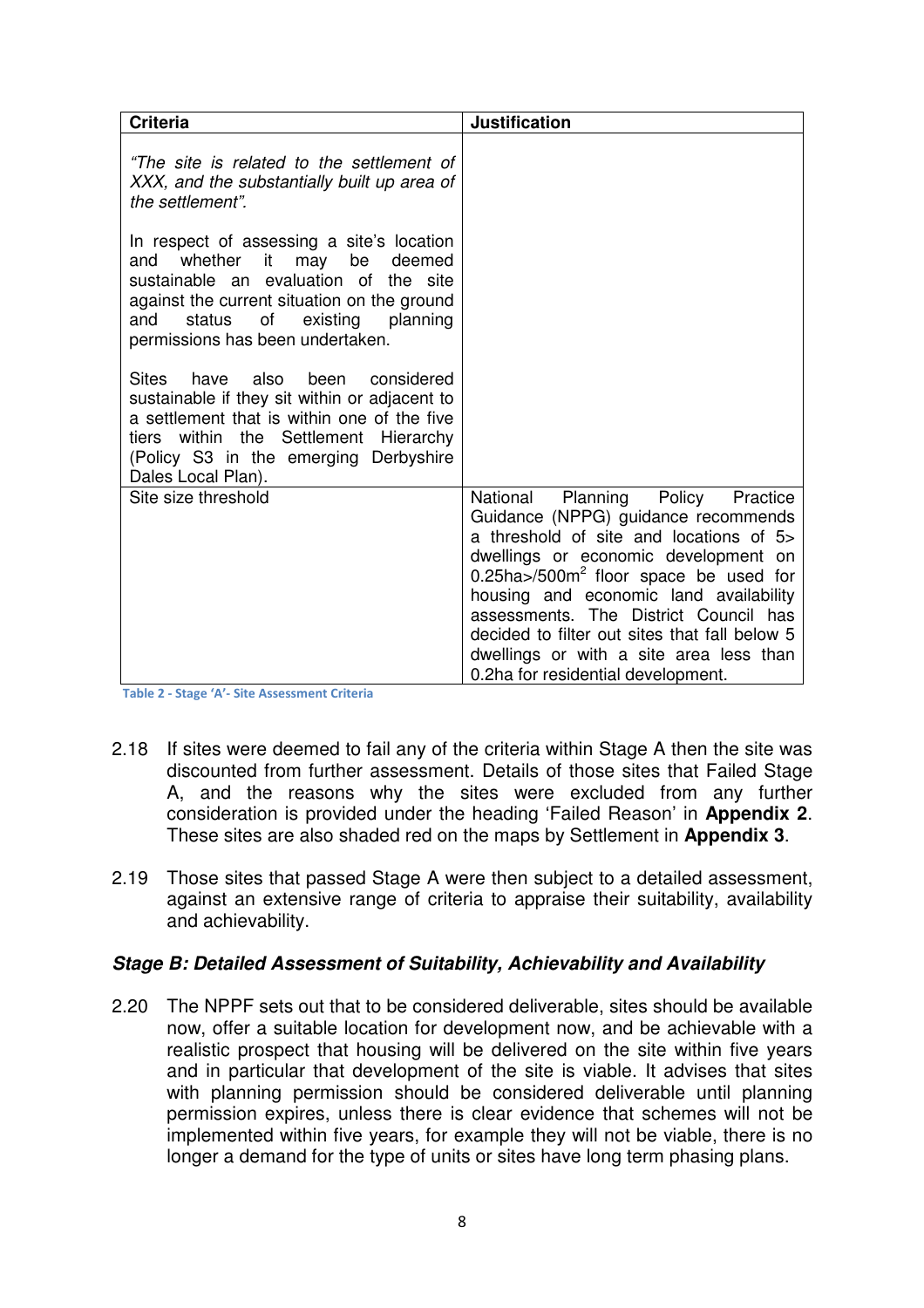- 2.21 The NPPF states that to be considered developable, sites should be in a suitable location for housing development and there should be a reasonable prospect that the site is available and could be viably developed at the point envisaged.
- 2.22 Those sites that Passed Stage A were assessed as to the extent to which they were considered suitable, achievable and available by reference to a wide range of criteria including; environmental conditions; impacts on landscape and the historic environment; accessibility to public transport and services and facilities, highways and pedestrian access, material policy considerations, bad neighbour impacts and strategic infrastructure requirements.
- 2.23 The assessment of sites took account of advice from the District Council's Landscape Officer and Landscape Consultants, Design and Conservation Officer and Environmental Health Officers. It has also involved external consultation with Derbyshire County Council's Highways / Archaeology, Environment Agency, and Derbyshire Wildlife Trust. In order to ensure that the potential suitability of sites incorporates a comprehensive evaluation of how development may impact upon heritage assets and the historic environment the District Council's Conservation Officer consulted Historic England to assist in devising an appropriate methodology for assessing sites. The full methodology approach used to assess sites to consider the impact of development on the setting/ significance of heritage assets is set out in **Appendix 4.**
- 2.24 Where significant constraints were identified through the assessment process, consideration was given as to the extent to which these could be mitigated such that a site could be considered to have potential for development.

# **Suitability**

- 2.25 The information necessary to conduct an assessment of a site's suitability was gathered through a desktop survey, site visits and consultations with key consultees. The characteristics of each site were assessed to determine the extent to which they could constrain the suitability of a site for development. Where significant constraints were identified that could not be overcome, the sites were considered to be undevelopable.
- 2.26 In some instances, sites were identified as having constraints, the extent of which was considered could have a limited impact upon its development potential. In these cases additional information was sought from the advocating landowners/developers to determine the extent of the significance of these constraints. Where provided, the additional information was reviewed before the final site assessment was completed.
- 2.27 Further details of Stage B assessment criteria and guidance notes can be found in **Appendix 4.**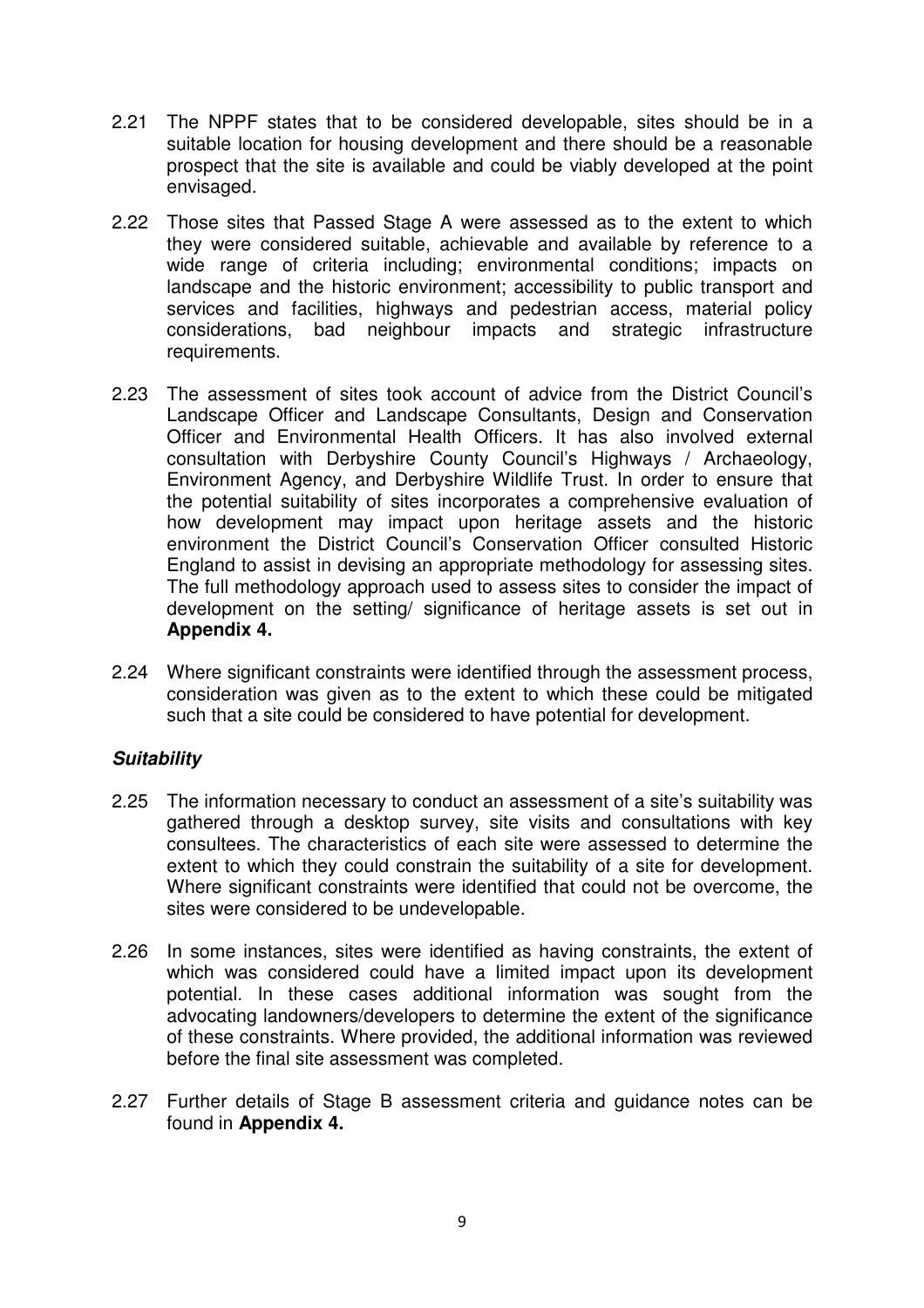# **Availability**

- 2.28 The NPPG sets out that a site is considered available, when on the best information available, there is confidence that:
	- There are no legal or ownership problems, such as multiple ownerships, ransom strips, tenancies or operational requirements of landowners
	- It is controlled by housing developers who have expressed an intention to develop
	- The land owner has expressed an intention to sell and;
	- If constraints have been identified, they could realistically be overcome
- 2.29 Given that the majority of sites subject to assessment were promoted by identifiable landowners or developers, it was assumed that such sites were 'available' for development.
- 2.30 A number of sites were put forward by third parties with no relationship to the land in question. In these instances the site ownership and availability for development were therefore unclear. If following investigation land ownership and availability was still unclear, sites were assessed as not being available, and therefore undevelopable.

# **Achievability**

- 2.31 The NPPG sets out that a site is considered achievable for development where there is a reasonable prospect that housing will be developed on the site at a particular point in time. It advises that this is essentially a judgement about the economic viability of a site and the capacity of the developer to complete and sell the housing over a certain period.
- 2.32 The achievability of a site will be affected by:
	- Market factors such as adiacent uses, economic viability of existing. proposed and alternative uses in terms of land values, attractiveness of the locality, level of potential demand and projected rate of sales.
	- Cost factors including site preparation costs relating to any physical constraints, any exceptional works necessary, relevant planning standards or obligations, prospect of funding or investment to address identified constraints or assist development.
	- Delivery factors including the developer's own phasing, the realistic build out rates on larger sites, whether there is single, or several developers offering different housing products, and the size and capacity of the developer
- 2.33 To assess the extent to which development was likely to be viable across the plan area, the District Council appointed consultants to undertake a strategic viability assessment. This assessment identified a sample eight different site typologies across the plan area.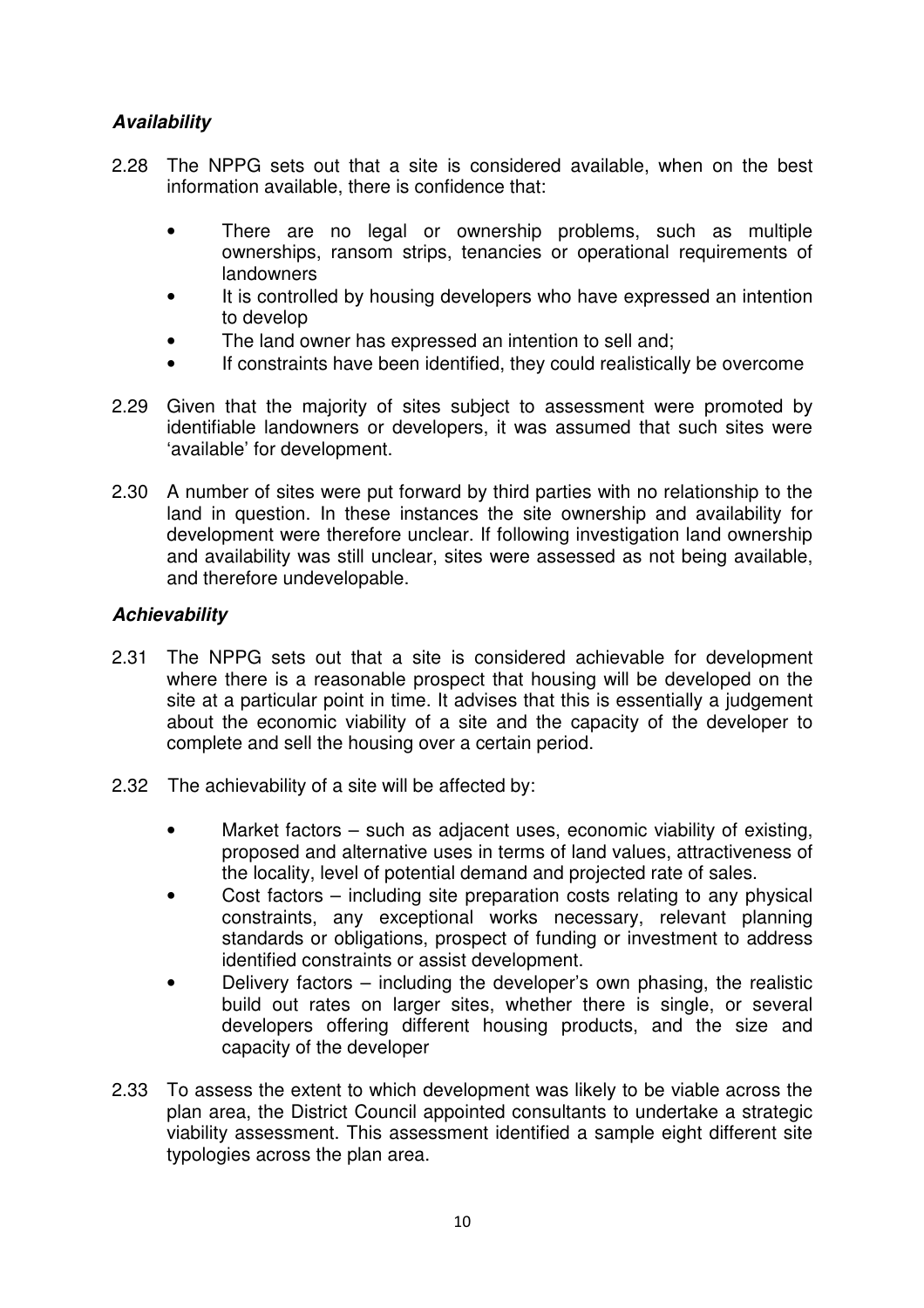2.34 It considered a number of housing market conditions, cost factors and land values. The assessment identified three distinct value areas across the plan area – high, medium and low. The assessment concluded that the majority of sites were considered to be viable, with the exception of a few larger scale sites within the low value area, where it was considered that viability maybe slightly more marginal, and that further information on individual site viability may be required.<sup>2</sup>

#### **Calculating the Capacity of Sites for Development**

- 2.35 The NPPG states that the estimation of the development potential of each site should be guided by the existing or emerging plan policy including locally determined policies on density.
- 2.36 To ensure compliance with the advice in the NPPG an assessment of the average density on all major developments granted permission over the period 2011-2014 was undertaken. This assessment concluded that the average density of 28 dwellings per hectare was appropriate for use as a benchmark density in calculating site capacity.
- 2.37 For those sites that passed Stage B an assessment informed by the characteristics of each site was undertaken to determine the proportion of the site that was considered developable, and the amount of development that the site could accommodate, using the average density of 28 dwellings per hectare as a benchmark.
- 2.38 For sites considered developable, an assessment was made on the proportion of the site that could potentially be developed taking account of any constraints and a percentage of 25%, 50%, 75% or 100% applied to calculate the potential capacity of a site. The percentage of net developable area was informed by the detailed Stage B assessment of site constraints. Where it was concluded the site is 'Undevelopable - Constrained' a reason is set out why the site has failed and is not included within the SHELAA as contained within the summary box of each site assessment presented within Appendix 7. A site may not be identified as being available simply because the landowner was unknown, or for some other reason such as a safe and secure highway access could not be achieved or the site was constrained by other environmental factors such as nature conservation interests, impact on the historic environment, landscape character or visual amenity for instance.
- 2.39 Where a planning application had been already submitted to the District Council for a site included in this study, the capacity was aligned to reflect the planning application. In other cases, where evidence was received from the developers/ landowners or agents of a site, the capacity was aligned to the developers' assumptions of the potential capacity the site could accommodate, whilst still taking account of the assessment work and any constraints on the site.

 $\overline{a}$ 

<sup>2</sup> http://www.derbyshiredales.gov.uk/images/documents/L/Local\_Plan\_-\_Derbyshire\_Dales\_District\_Council\_Viability\_Report\_September\_2015.pdf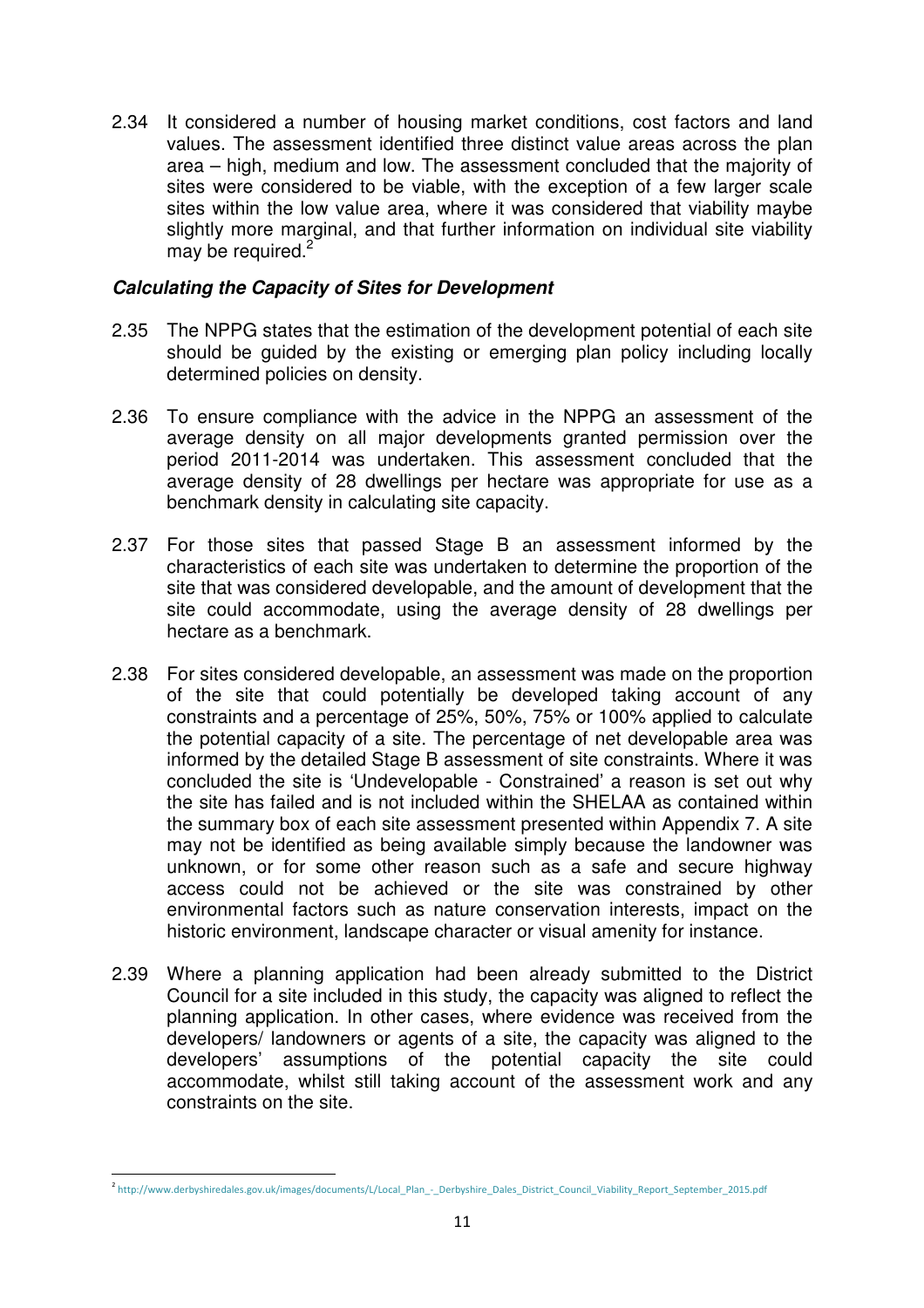- 2.40 The anticipated phasing of developable sites was assessed taking into account a number of factors, including:
	- the potential scale of development, including assumptions on build out rates for larger sites;
	- details of potential schemes and information submitted by landowners and developers; and
	- identifying any potential constraints on the site that may not be resolved until the latter part of the Plan period.

As part of assessing the deliverability and developability of sites, the District Council sent out a proforma to all landowners, developers and agents to seek information on how and what progress they were making to overcoming any constraints identified on sites and whether they agreed with the initial capacity assessed on site and to seek their views on phasing and build out rates for the sites.

- 2.41 Sites assessed as being developable and subject of recent pre-application discussions were assessed as deliverable with an anticipated start date within the next five years.
- 2.42 A phasing timeline for each site has been prepared and was informed by the suitability, availability and achievability of each site and the extent of any constraints. Indicative lead-in times and a build-out rate of generally 30 dwellings per annum used, unless evidence submitted by a landowner/developer indicated otherwise.

#### **Overcoming Constraints**

- 2.43 The NPPG sets out that where constraints have been identified, the assessment process should consider what action would be needed to remove the constraint and enable sites to be brought forward for development. It advises that this might include the need for investment in new infrastructure, dealing with fragmented land ownership, environmental improvement, or a need to review development plan policy, which is currently constraining development.
- 2.44 A number of constraints were identified as being likely to delay or prevent development on sites assessed as suitable or available. Accordingly, a review was undertaken of all sites that had Passed Stage A and were categorised as 'undevelopable constrained'. In some cases, actions were identified to address these constraints. However, where the review concluded that the deliverability of a site remained uncertain, the site has been discounted. The table in **Appendix 5** identifies those sites which have been discounted due to such uncertainty, and considers what action is underway or needs to be taken to alleviate identified constraints.
- 2.45 The review of sites that Passed Stage A also helped to ensure that the overall capacity for all sites was appropriate, taking all factors into account. As a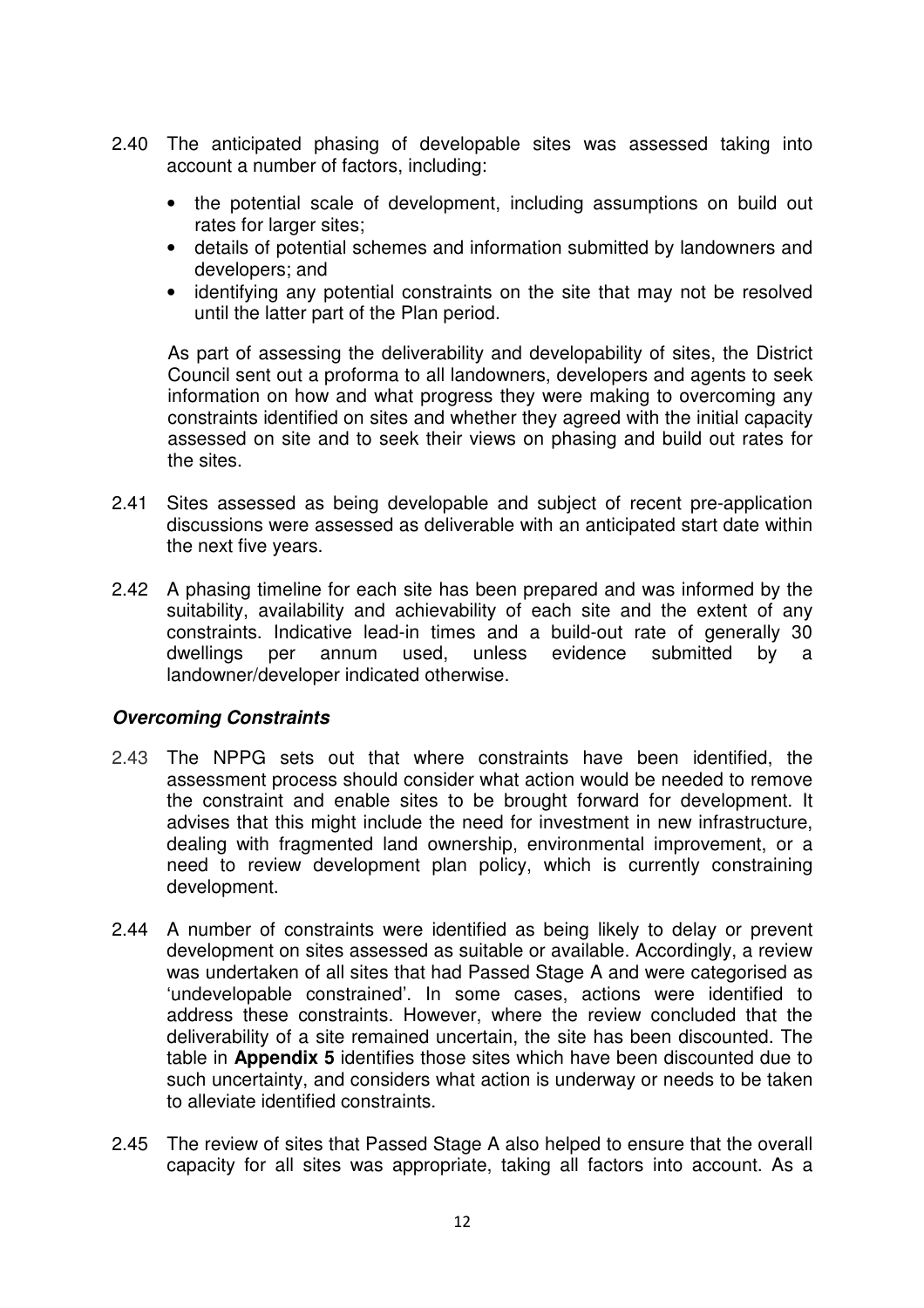result of the review process, and the assessment of additional sites, the overall capacity of sites identified through the initial Call for Sites increased from approximately 2500 to 3,721.

#### **Stage 3 – Windfall Allowance & Commitments**

- 3.1 The NPPF defines windfall sites "as sites which have not been specifically identified as available in the Local Plan process. They normally comprise previously-developed sites that have unexpectedly become available".
- 3.2 Paragraph 48 of the NPPF sets out that a windfall allowance may be justified within the calculation of a local planning authorities five year housing land supply if they have compelling evidence that such sites have consistently become available in the local area and will continue to provide a reliable supply. The NPPF also states that any allowance should be realistic having regard to the Strategic Housing Land Availability Assessment, historic windfall and expected future trends, and should not include residential gardens.
- 3.3 Small site completions have continued to provide a consistent source of windfall supply and completions throughout the local planning authority area. An assessment of the completions on sites of less than 10 dwellings has been undertaken for the period 2005-2016. This assessment set out in **Appendix 6** indicates that the average rate of windfall completions on small sites has been approximately 54 dwellings per annum.
- 3.4 However the number of completions on small windfall sites has ranged from 96 to 30 dwellings. The trend over the period 2005-2016 has been for a declining rate in completions on small windfall sites. This is anticipated to continue to the end of the plan period. As such it is considered that the overall number of completions on small windfall sites for the remainder of the plan period (2016-2033) is likely to be in the order of 170 dwellings (approximately 10 per annum).
- 3.5 Historically over the past ten years a source of housing supply across the local planning authority area has also come from windfall sites of 10 units or more. Given this situation an assessment of the potential for windfall sites of 10 units or more to come forward over the plan period has also been undertaken.
- 3.6 The data set out in **Appendix 6** shows that the average rate of windfall completions between 2006 and 2016, on sites of 10 or more, has been approximately 47 dwellings completed per annum. Whilst there will continue to be some windfall sites of 10 units or more this source of supply for the remainder of the plan period is likely to be limited as sites of 10 or more are allocated within the Derbyshire Dales Local Plan. It is anticipated that for the remainder of the plan period that the overall number of completions on windfall sites of 10 units or more, is likely to be in the order of 86 dwellings (approximately 5 per annum).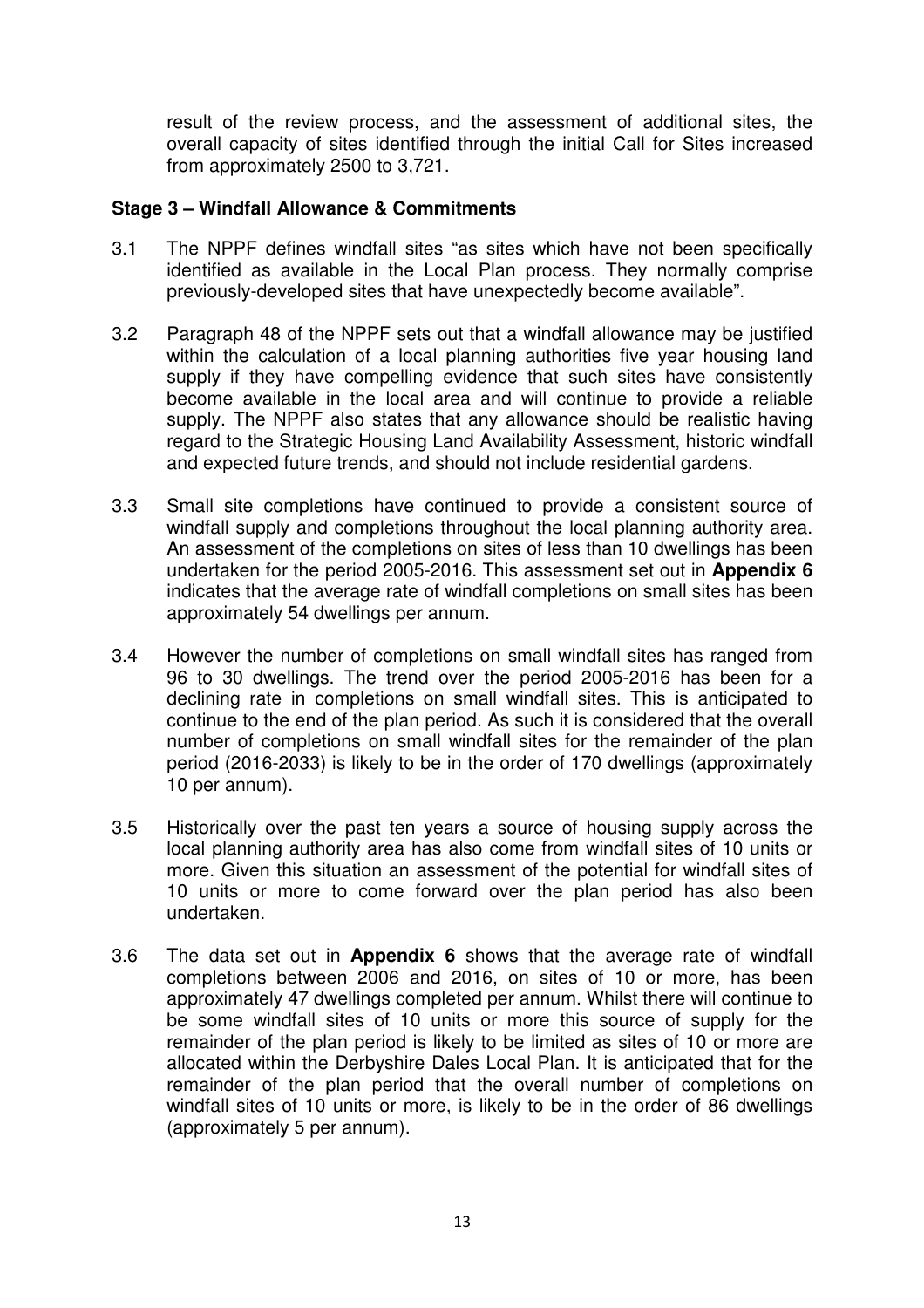3.7 The windfall assumptions will be reviewed and where appropriate adjusted annually, taking into account the latest data in respect of residential completions.

# **Stage 4 – Assessment Review**

### **The Assessment Review Process**

- 4.1 The initial conclusions of the assessment process suggested that there was likely to be insufficient suitable sites to meet the identified Objectively Assessed Needs of the District. In such circumstances the NPPG advises that plan makers should revisit the assessment, for example by changing the assumptions on the development potential on particular sites (including physical and policy constraints) or including sites for possible new settlements.
- 4.2 As a result the methodology of the SHELAA was widened to allow for more development to be acceptable in principle. This included at Stage A allowing sites to progress to Stage B that partially fell within a floodzone or where there was some limited nature conservation interest. Furthermore all sites situated adjacent to an extant planning permission for residential development were considered to be situated in sustainable locations. As a result of these changes to the methodology the number of sites that passed Stage A increased.
- 4.3 However, further changes to the methodology were still required to allow more sites to be considered suitable for development and meet the identified Objectively Assessed Need for Housing.
- 4.4 Following advice from the Planning Inspectorate sites that failed Stage B on heritage and landscape constraints were reviewed. As a result some sites that had previously been entirely discounted as being inappropriate for development were identified as being suitable for development. Often these involved only 25% or 50% of the sites being considered developable.
- 4.5 Those sites where it was considered that access was a constraint were also reviewed. Where access had been considered to be the main constraint to development, further information was sought from the landowner/ agent or developer to determine whether the constraint could be overcome.
- 4.6 Finally the capacity of the larger sites identified as 'developable' were reviewed to assess the extent to which these were capable of accommodating an increased capacity. In light of information received from landowners and/or developers/agents in most cases higher capacities were identified.

#### **Stage 5 –Final Evidence Base**

5.1 At this stage all the relevant evidence was brought together in respect of the deliverability and developability of sites for housing and employment. The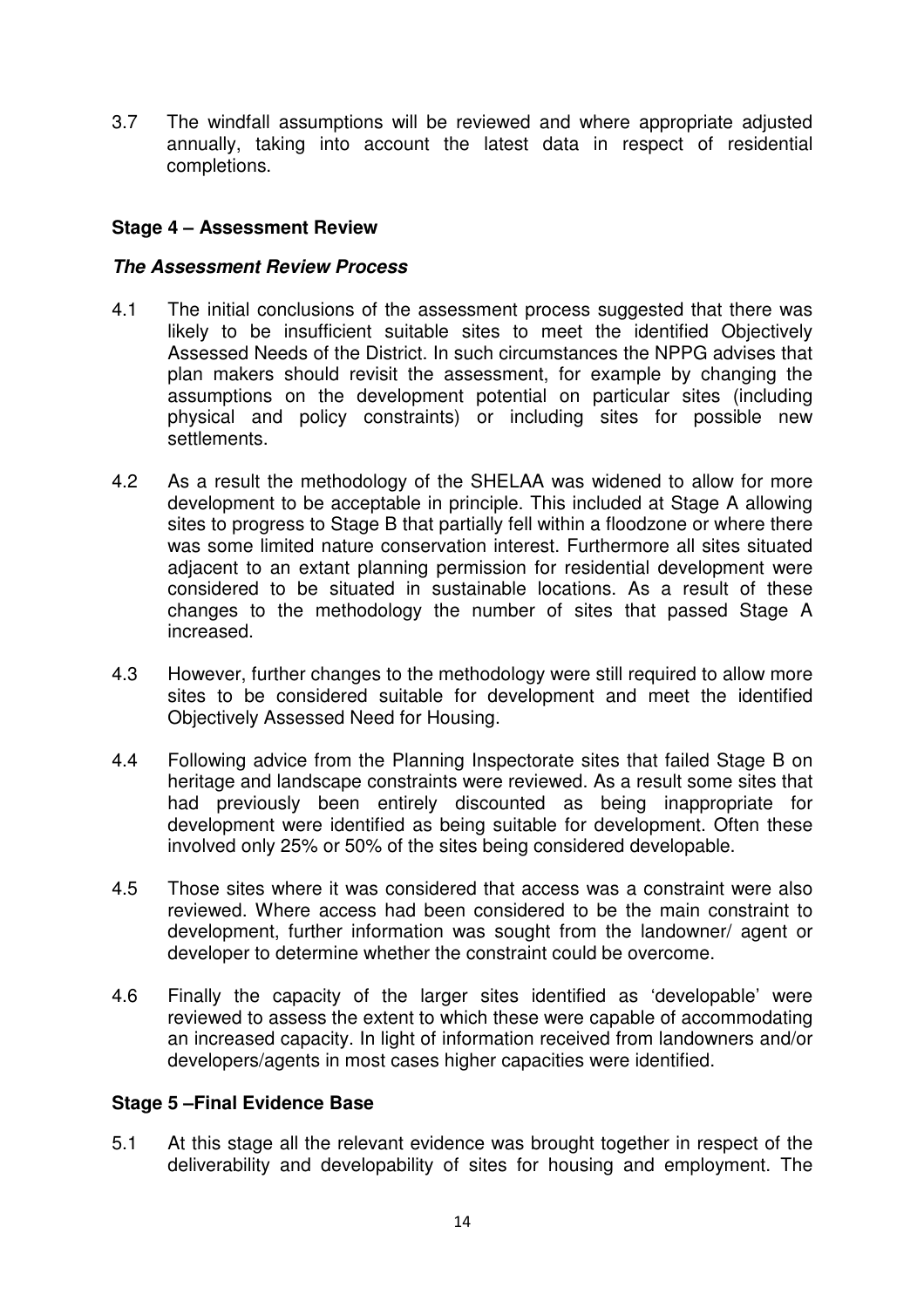evidence then informed the preparation of the Local Plan in terms of those sites which are considered to be suitable for allocation. The following information is included in the SHELAA:

- a list of all sites considered, cross-referenced to their locations on maps;
- an assessment of each site, in terms of its suitability for development, availability and achievability (including whether the site is viable) to determine whether a site is realistically expected to be developed and when;
- the potential type and quantity of development that could be delivered on each site, including a reasonable estimate of build out rates, setting out how any barriers to delivery could be overcome and when;
- an indicative trajectory of anticipated development and consideration of associated risks.

# **Summary of Findings**

 $\overline{a}$ 

- 5.2 A total of 244 sites were assessed as part of this process of which:
	- 110 sites failed Stage A
	- 84 sites failed Stage B
	- 50 sites passed Stage B
- 5.3 Following the Stage B assessment sites were either identified as being Undevelopable/Constrained or Developable/Deliverable. A detailed assessment of each site considered at Stage B is set out in **Appendix 7.** Those sites identified as 'Undevelopable - Constrained' and the reason why this conclusion had been reached is set out in **Appendix 7**, and shaded blue on the Maps in **Appendix 3**. Those sites that passed Stage B and therefore considered to be developable/deliverable are shaded green on the maps in **Appendix 3**.
- 5.4 As a result of this assessment sites with a potential for 3721, dwellings were identified across the plan area<sup>3</sup>. This is set out in Table 3 below: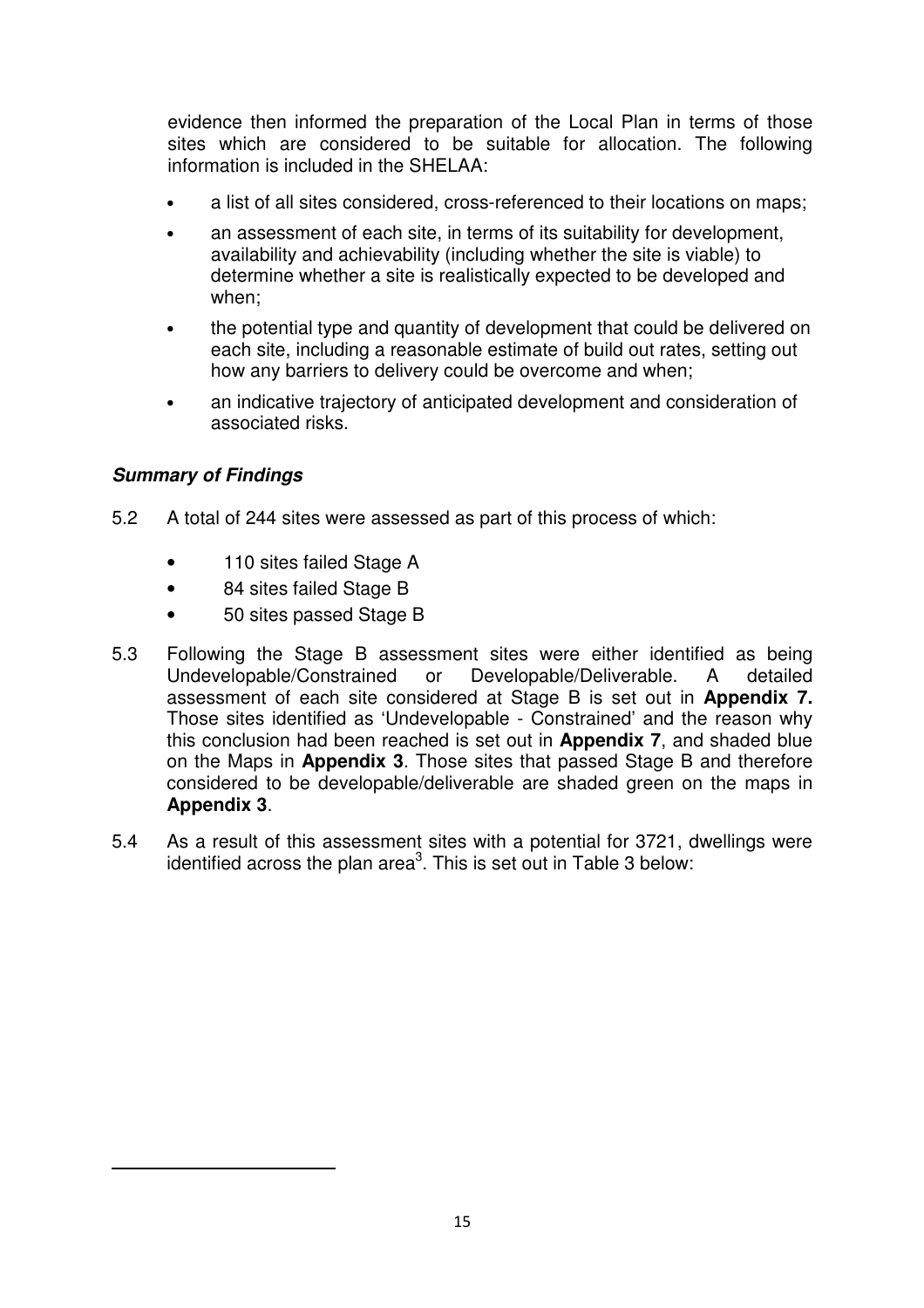| <b>Settlement</b><br><b>Number of sites</b> |                             |                       |                              |                              |
|---------------------------------------------|-----------------------------|-----------------------|------------------------------|------------------------------|
|                                             | Failed<br><b>Stage</b><br>A | <b>Failed Stage B</b> | <b>Passed</b><br>stage A & B | <b>Potential</b><br>Capacity |
| Alkmonton                                   | $\overline{1}$              | $\overline{0}$        | $\pmb{0}$                    | $\overline{0}$               |
| Ashbourne                                   | 8                           | 8                     | $\overline{5}$               | 1184                         |
| <b>Bonsall</b>                              | $\mathbf 0$                 | $\overline{1}$        | $\overline{1}$               | $\mathbf{1}$                 |
| Bolystone                                   | $\overline{1}$              | $\overline{0}$        | $\overline{0}$               | $\mathbf 0$                  |
| <b>Bradley</b>                              | $\mathbf{1}$                | $\mathbf 0$           | $\mathbf 0$                  | $\mathbf 0$                  |
| <b>Brailsford</b>                           | 6                           | $\overline{5}$        | 6                            | 120                          |
| Brassington                                 | $\overline{2}$              | $\mathbf{1}$          | $\mathbf 0$                  | $\mathbf 0$                  |
| Carsington                                  | $\mathbf{1}$                | $\mathbf{1}$          | $\mathbf 0$                  | $\mathbf 0$                  |
| Clifton                                     | $\overline{2}$              | $\overline{4}$        | $\overline{1}$               | $\overline{5}$               |
| Cromford                                    | $\overline{4}$              | $\overline{2}$        | $\mathbf{1}$                 | $\mathbf 0$                  |
| Cubley                                      | 10                          | $\mathbf 0$           | $\mathbf 0$                  | $\mathbf 0$                  |
| <b>Darley Bridge</b>                        | $\overline{0}$              | $\overline{1}$        | $\overline{0}$               | $\mathbf 0$                  |
| Darley Dale                                 | 12                          | 13                    | 8                            | 336                          |
| Doveridge                                   | $\overline{4}$              | $\overline{6}$        | $\overline{4}$               | 219                          |
| Ednaston                                    | $\overline{1}$              | $\overline{1}$        | $\mathbf 0$                  | $\mathbf 0$                  |
| Hognaston                                   | $\overline{2}$              | $\mathbf 0$           | $\mathbf 0$                  | $\mathbf 0$                  |
| Hopton                                      | $\overline{1}$              | $\pmb{0}$             | $\mathbf 0$                  | $\pmb{0}$                    |
| <b>Hulland Ward</b>                         | $\overline{\mathbf{4}}$     | $\mathbf 0$           | $\overline{2}$               | 99                           |
| Kirk Ireton                                 | $\mathbf 0$                 | $\overline{2}$        | $\overline{1}$               | $\overline{2}$               |
| Kniveton                                    | $\mathbf{1}$                | $\mathbf{1}$          | $\mathbf 0$                  | $\mathbf 0$                  |
| Longcliffe                                  | $\mathbf{1}$                | $\mathbf 0$           | $\mathbf 0$                  | $\mathbf 0$                  |
| Longford                                    | $\mathbf{1}$                | $\pmb{0}$             | $\pmb{0}$                    | $\mathbf 0$                  |
| Marston Montgomery                          | $\overline{2}$              | $\mathbf{1}$          | $\mathbf{1}$                 | $\overline{9}$               |
| Matlock                                     | 6                           | 10                    | $\overline{5}$               | 682                          |
| Matlock Bath                                | $\overline{c}$              | $\mathbf{1}$          | $\pmb{0}$                    | $\pmb{0}$                    |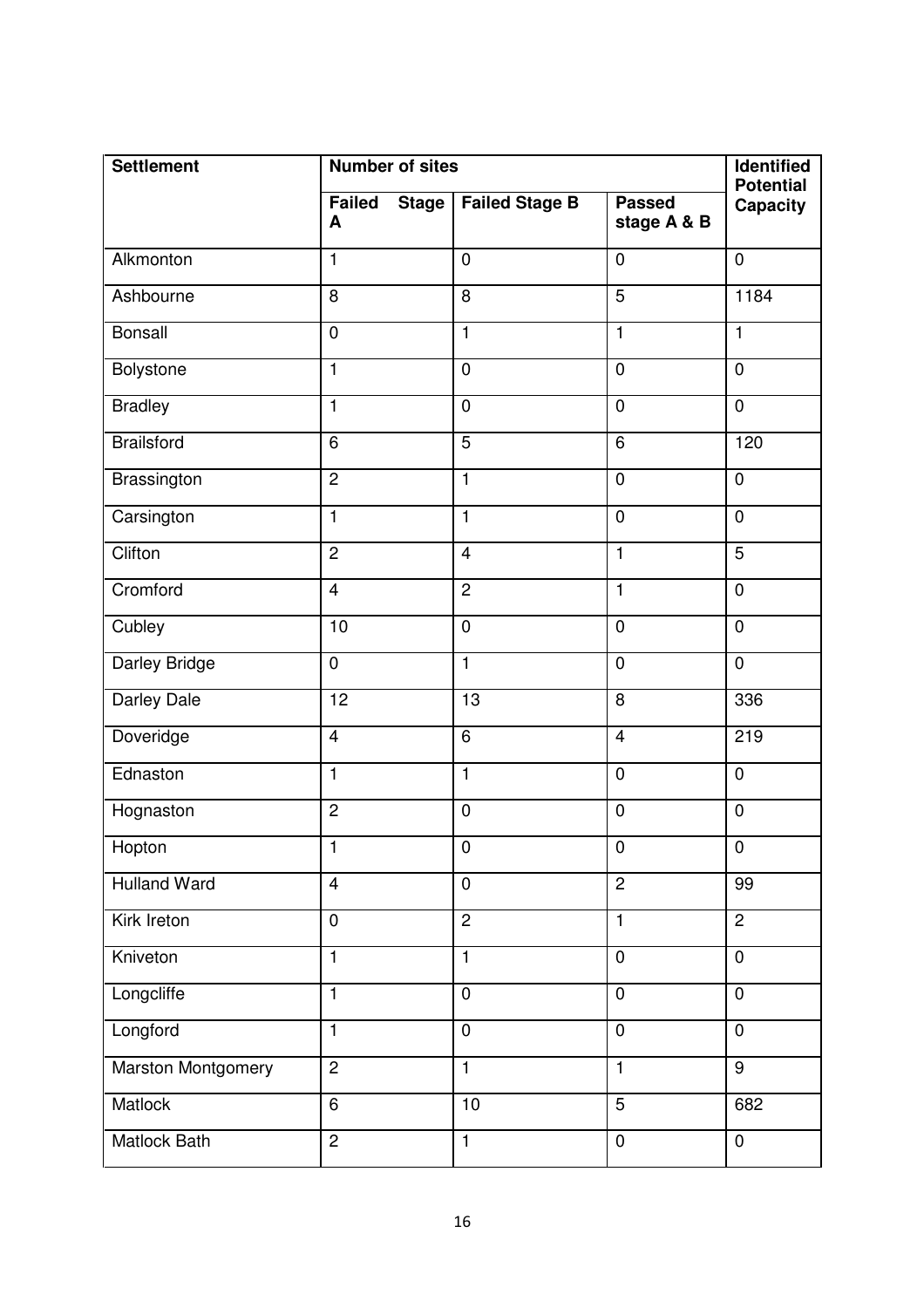| <b>Settlement</b><br><b>Number of sites</b> |                                    |                                |                              |                                     |
|---------------------------------------------|------------------------------------|--------------------------------|------------------------------|-------------------------------------|
|                                             | <b>Failed</b><br><b>Stage</b><br>A | <b>Failed Stage B</b>          | <b>Passed</b><br>stage A & B | <b>Potential</b><br><b>Capacity</b> |
| Middleton by Wirksworth                     | $\overline{1}$                     | $\overline{2}$                 | $\mathbf{1}$                 | 45                                  |
| Northwood                                   | $\overline{0}$                     | $\overline{6}$                 | $\overline{0}$               | $\overline{0}$                      |
| Osmaston                                    | $\overline{3}$                     | $\mathbf 0$                    | $\overline{0}$               | $\mathbf 0$                         |
| Roston                                      | $\mathbf{1}$                       | $\overline{0}$                 | $\overline{0}$               | $\overline{0}$                      |
| Rowsley                                     | $\overline{2}$                     | $\mathbf{1}$                   | $\overline{0}$               | $\overline{0}$                      |
| Shirley                                     | $\overline{3}$                     | $\overline{4}$                 | $\mathbf 0$                  | $\mathbf 0$                         |
| Snelston                                    | $\overline{7}$                     | $\mathbf 0$                    | $\overline{0}$               | $\mathbf 0$                         |
| South Darley                                | $\overline{2}$                     | $\mathbf{1}$                   | $\mathbf{1}$                 | $\overline{50}$                     |
| Sudbury                                     | $\overline{4}$                     | $\mathbf{1}$<br>$\overline{0}$ |                              | $\overline{0}$                      |
| Tansley                                     | 3<br>5                             |                                | $\overline{4}$               | 102                                 |
| Wirksworth                                  | $\overline{7}$                     | $\overline{4}$                 | 6                            | 845                                 |
| Wyaston                                     | $\overline{0}$                     | $\mathbf{1}$                   | $\overline{2}$               | $\overline{15}$                     |
| Yeaveley                                    | $\mathbf 0$                        | $\mathbf{1}$                   | $\mathbf{1}$                 | $\overline{7}$                      |
| Yeldersley                                  | $\overline{4}$                     | $\mathbf 0$                    | $\overline{0}$               | $\mathbf 0$                         |
| <b>Totals</b>                               | 110                                | 84                             | 50                           | $3721^{4}$                          |

Table 3 - Site Distribution by Stage Pass/Fail and Location

 $\overline{a}$ 

#### **Housing Land Supply Position and Housing Trajectory**

- 5.6 The NPPF sets out that local planning authorities should identify and update annually a supply of specific deliverable sites sufficient to provide five years' worth of housing against their housing requirements. This section provides information on the District Council's five year housing supply position as at 1<sup>st</sup> April 2016.
- 5.7 The Derbyshire Dales Housing and Economic Development Needs Assessment (2015) identifies that the Objectively Assessed Need (OAN) for the whole of Derbyshire Dales, including areas within the Peak District National Park for the period 2013-2033 should be 322 dwellings per annum or on an overall figure of 6,440 dwellings.

<sup>&</sup>lt;sup>4</sup> This figure represents the capacity for all sites that passed Stage B including those with an identified capacity of less than 10 units and is used as evidence for the allocation of sites in the Derbyshire Dales Local Plan.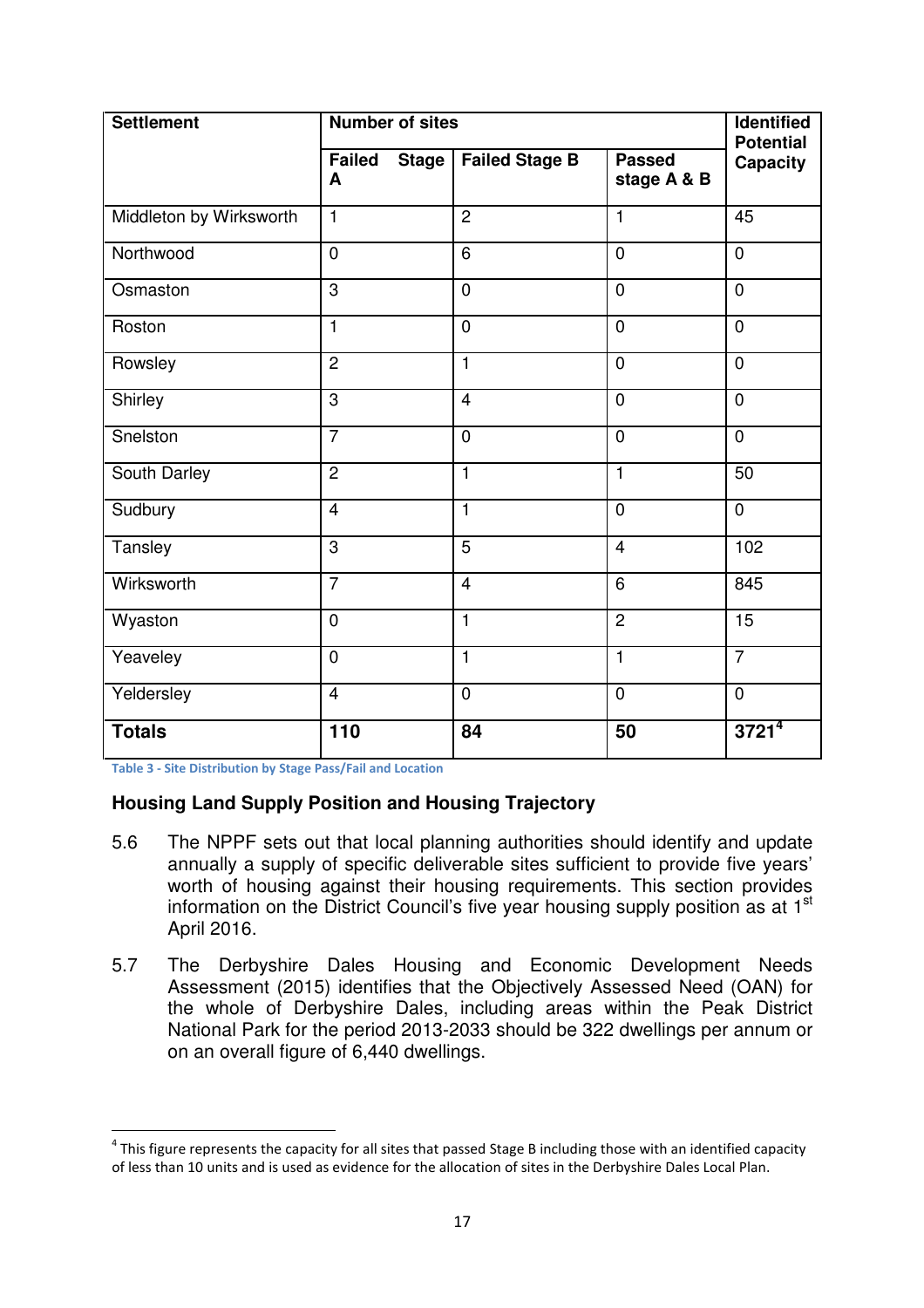- 5.8 As the District Council has not brought forward this level of development in previous years the five years housing supply calculation set out below includes an additional 20% buffer against the housing requirement as required by paragraph 47 of the NPPF.
- 5.9 Table 4 below summarises the District Council's Housing Land Supply position at 1<sup>st</sup> April 2016.

|              | Housing Requirement 2016 to 2021                                     |                 |  |
|--------------|----------------------------------------------------------------------|-----------------|--|
| A.           | Total Objectively Assessed Need 2016 to 2021: 322 dwellings per      |                 |  |
|              | annum x 5 years                                                      |                 |  |
|              | Shortfall in housing provision between 1st April 2013 and 31st       |                 |  |
|              | <b>March 2016</b>                                                    |                 |  |
| В.           | Dwellings required between 1st April 2013 and 31st March 2016 =      | 966             |  |
|              | 322 dwellings per annum x 3 years                                    |                 |  |
| C.           | New dwellings completed between 1st April 2013 and 31st March        | 360             |  |
|              | 2016 in Local Plan Area                                              |                 |  |
| D.           | New dwellings completed between 1st April 2013 and 31st March        | 42              |  |
|              | 2016 in Derbyshire Dales area of Peak District                       |                 |  |
| Е.           | Shortfall between requirement (B) and total Completions $(C + D)$ of | 564             |  |
|              | 966 dwellings minus 402                                              |                 |  |
| F.           | Combined housing requirement for period from $2016 - 2021$ (A+E)     | 2174            |  |
| G.           | 20% buffer applied to combined housing requirement                   | 435             |  |
| Η.           | Total housing requirement 2016 to 2021 (F+G)                         | 2609            |  |
| $\mathbf{L}$ | Annual requirement over the period 1st April 2016 to 31 March        | 522             |  |
|              | 2021 (2,609 divided by 5 years)                                      |                 |  |
|              | Housing Supply 2016 to 2021                                          |                 |  |
| J.           | Commitments as at 31 March 2016 (Net)                                | 1320            |  |
| K.           | <b>Peak District Contribution</b>                                    | 105             |  |
| L.           | Contribution from small windfall sites (5 years x 10 per annum)      | 50              |  |
| Μ.           | Contribution from large windfall sites (5 years x 5 per annum)       | 25              |  |
| N.           | Local Plans Allocations Potential (0 to 5 Years)                     | 1265            |  |
| О.           | Major Permissions, as detailed below, granted awaiting Section 106   | 300             |  |
|              | i. Ashbourne Airfield (based on 30 dwellings a year starting on site | 90              |  |
|              | 2018                                                                 |                 |  |
|              | ii. Land adjacent Bakewell Rd, Matlock (15/00814/OUT) granted        | 57              |  |
|              | 12/04/16                                                             |                 |  |
|              | iii. Land at Marston Montgomery granted 12/07/16                     | 22              |  |
|              | iv. Land east of Bakers Lane, Doveridge (15/00389/OUT) granted       | $\overline{70}$ |  |
|              | 22/09/15                                                             |                 |  |
|              | v. Land at Coneygreave House, Wirksworth (15/00664/FUL)              | 31              |  |
|              | granted 15/12/15                                                     |                 |  |
|              | vi. Land at Haarlem Mill (15/00395/FUL) granted 03/11/15             | 30              |  |
| P            | Total Housing Supply 2016 to 2021 (J+K+L+M+N+O)                      | 3065            |  |
| Q.           | Five Year Supply 2016 to 2021 expressed as years (P divided by I)    | 5.8 years       |  |

Table 4 - Derbyshire Dales 5 Year Supply Position 1st April 2016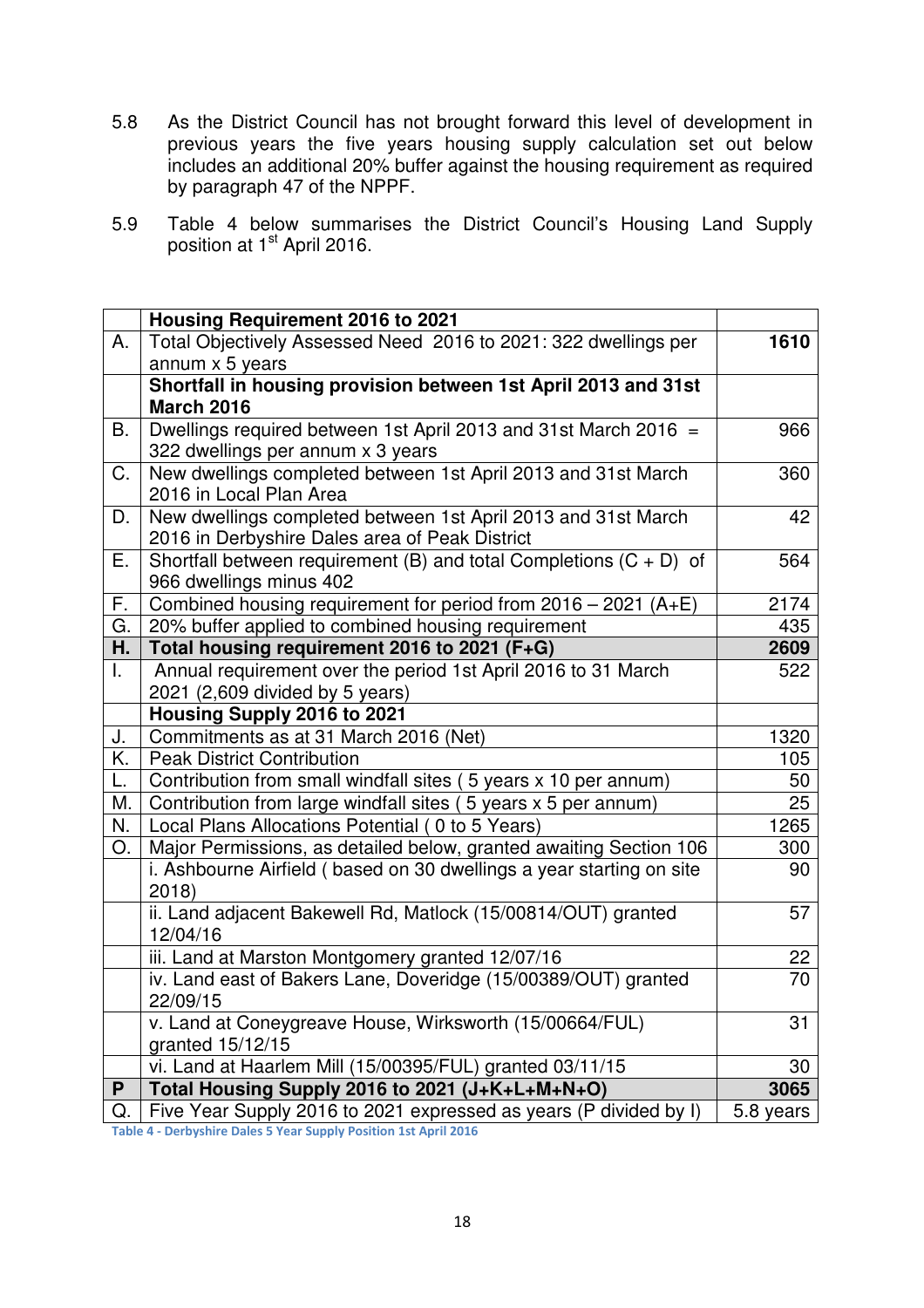- 5.10 The housing land supply position has been calculated taking into account the District Council's housing commitments, deliverable sites assessed as part of the SHELAA, windfall allowance and contributions from deliverable sites within the Peak District National Park. This SHELAA informs the housing land supply position by identifying a schedule of committed sites, and an anticipated timeframe for delivery. From this the amount of dwellings anticipated to be delivered in different time periods e.g. 0 to 5 years, 5 to 10 years, etc. has been calculated. Details of the relevant sites are set out in **Appendix 8.**
- 5.11 Sites identified as commitments are those sites that have the benefit of planning permission and are either under construction or not started. The five year housing land supply assessment includes a number of sites where the District Council have resolved to grant planning permission but as these are subject to a completion of a satisfactory Section 106 agreement no planning permission has yet been issued. The overall calculation of land supply is set out in Table 4.
- 5.12 In addition to the above and in accordance with footnote 11 of the NPPF, the calculation includes a number of large sites that have been assessed as deliverable as part of the SHELAA and which have been included within the 5 year supply. The individual site phasing details of these sites across the Local Plan period and beyond are presented within **Appendix 9.**
- 5.13 The NPPG advises that once the sites have been assessed, the development potential of all sites can be collected to produce an indicative trajectory. This sets out how much housing development can be provided and at what point in the future. An overall risk assessment should be made as to whether sites will come forward as anticipated. Table 5 below summarises the overall phasing of sources of housing supply across five year tranche periods.

| Source of housing<br>supply                                               |                  | <b>Deliverable</b><br><b>Sites</b> | <b>Developable Sites</b>                 |                                            |                                   |              |
|---------------------------------------------------------------------------|------------------|------------------------------------|------------------------------------------|--------------------------------------------|-----------------------------------|--------------|
|                                                                           | $2013 -$<br>2016 | 0-5 Years<br>2016-2021             | 6.10<br><b>Years</b><br>$2021 -$<br>2026 | $11 - 15$<br><b>Years</b><br>2026-<br>2031 | 15 years<br>÷<br>$2031 -$<br>2033 | <b>Total</b> |
| Completions at 1 <sup>st</sup> April<br>2016 (including National<br>Park) | 402              |                                    |                                          |                                            |                                   | 402          |
| Commitments                                                               |                  | 1320                               | 285                                      | 150                                        | 30                                | 1785         |
| <b>Resolution to Grant</b>                                                |                  | 300                                | 150                                      | 127                                        |                                   | 577          |
| <b>Local Plan Allocations</b>                                             |                  | 1265                               | 886                                      | 721                                        | 316                               | 3188         |
| <b>Peak District National</b><br><b>Park Contribution</b>                 |                  | 105                                | 105                                      | 105                                        | 43                                | 358          |
| <b>Windfall Allowance</b>                                                 |                  | 75                                 | 75                                       | 75                                         | 36                                | 261          |
| Total                                                                     | 402              | 3065                               | 1501                                     | 1178                                       | 425                               | 6571         |

Table 5 - Derbyshire Dales Housing Supply 2016-2033

5.14 Table 5 above indicates that there is capacity to allocate land for 3,188 dwellings for the period up to 2033. Taking account of the contribution of the Peak District National Park, existing commitments, and windfall development,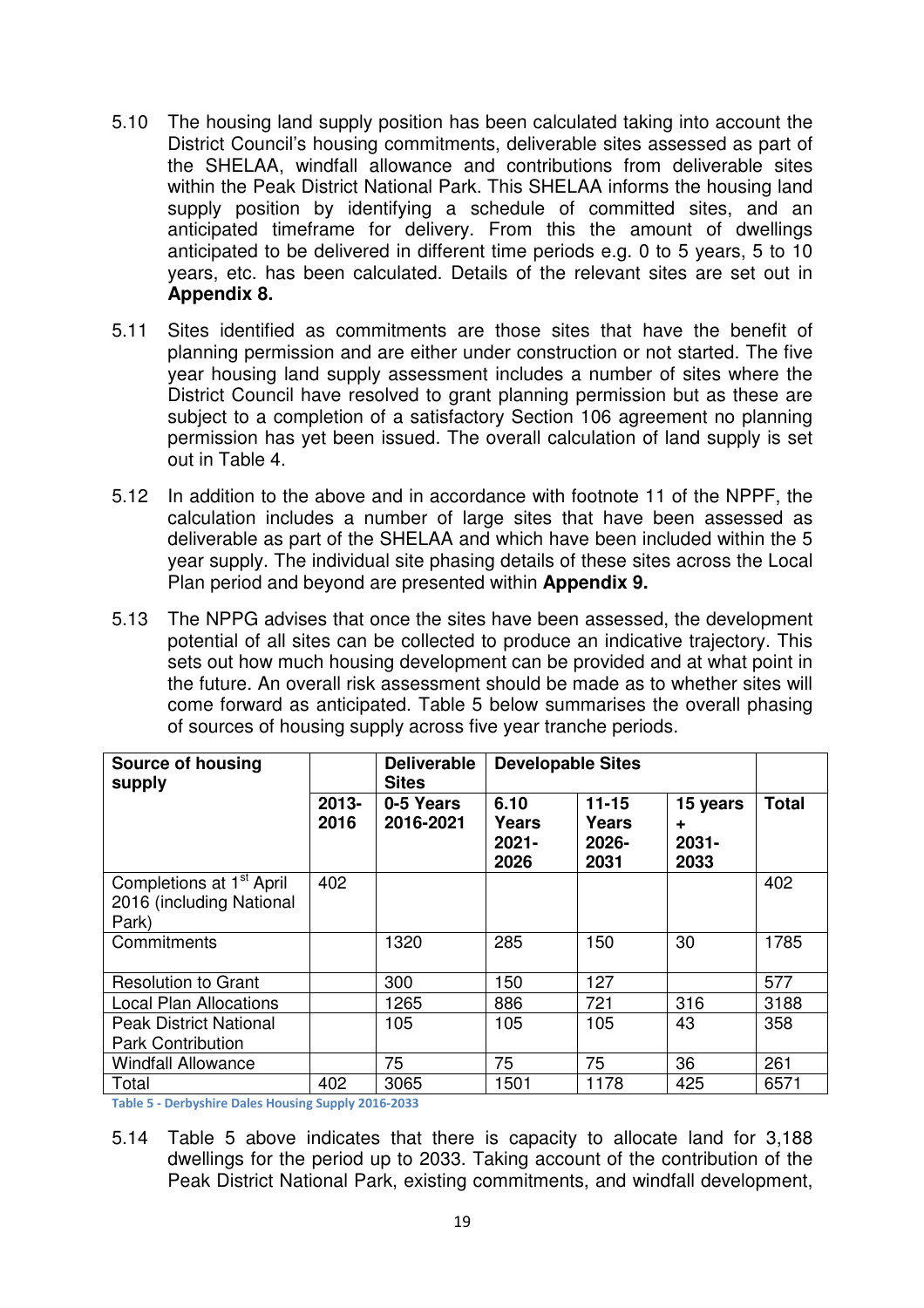the District Council has at this time sufficient land for 6,571 dwellings of housing supply across the Local Plan period to meet the Objectively Assessed Need of 6,440.



#### Figure 2 – Housing Trajectory 2013 to 2033

5.15 The housing Trajectory in Figure 2 indicates that 3065 dwellings could be delivered over the next five years; 1501 dwellings delivered years 6-10, 1178 years 11-15 and425 dwellings beyond 15 years up to 2033. In conclusion, as at 1st April 2016 the District Council is able to demonstrate a five year housing land supply against the Derbyshire Dales Housing land requirement figure and meet the overall Objectively Assessed Need target across the Plan period.

#### **Risk assessment**

5.16 While the SHELAA indicates an adequate supply of housing land for the Local Plan period up to 2033 against the target set out in the emerging Local Plan, there are a number of risks which may impact upon the delivery of sites.

#### Market stability and conditions

5.17 The most significant risks are those associated with the wider economic and market conditions. The housing market has experienced challenging conditions since the credit crunch of 2007 and subsequent recession. The inability of potential home owners to access finance, together with inflation, wage freezes and threat of unemployment have caused a large number of developments to be put on hold. As the country emerges from the recession,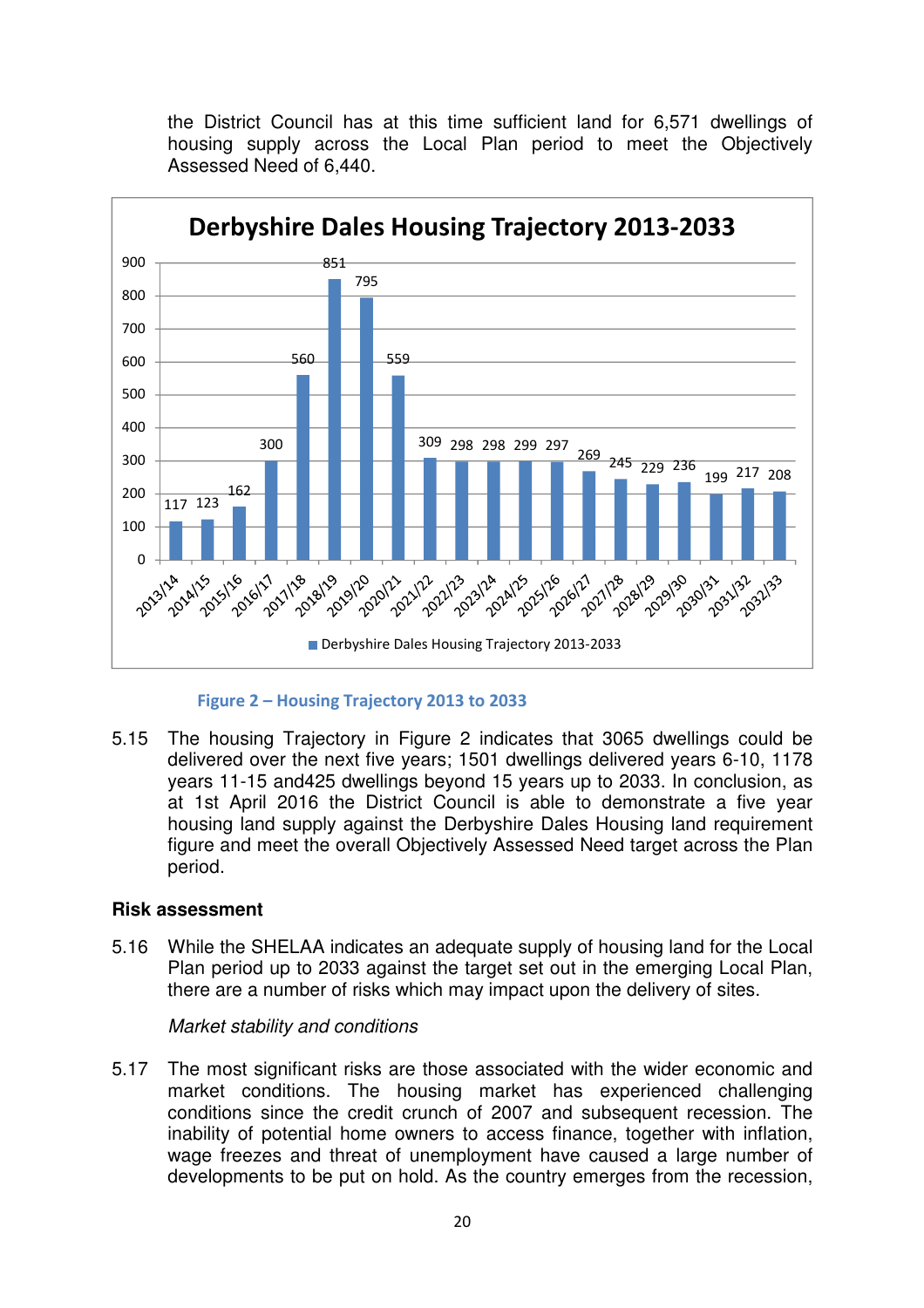the national policies to improve access to mortgages such as 'help to buy' schemes and facilitate house building in the private and public sector have started to take effect in the earlier parts of the year. The UK's decision to leave the European Union may provide further uncertainty in the market, over the next few years, with possibly less people willing to commit to mortgages and the possibility of lenders releasing fewer mortgages, all of which could have a high risk impact upon the housebuilding industry.

# **Achievability**

5.18 The achievability of sites has been assessed on the basis of developer forecasts, market area demand and costs associated with development. A number of large sites are on previously developed land where development costs may be more significant than previously considered. There is therefore a risk that sites will not be delivered as envisaged. While risks associated with the wider economic climate and national policy cannot be controlled locally, the District Council can affect the financial burden on developers through planning obligations and the setting of a CIL. Detailed viability studies undertaken by developers at planning application stage will ensure that these risks are reduced.

# **Infrastructure**

5.19 The delivery of a number of large sites in the SHELAA is dependent upon the provision of infrastructure, including new roads and junction improvements, and increased capacity of the sewerage and drainage networks.

# Highway Impacts

5.20 The existing road network may have capacity to support the development of one or more sites in the same locality, but the traffic generated from further sites, when taken cumulatively may be unacceptable. The Traffic and Transportation Study<sup>5</sup> assessed the potential impacts on the local road networks in the main settlements across the plan area to accommodate the extent of growth identified from the sites assessed through the SHELAA. The study concludes that there could be 'significant impacts on a number of junctions in the market towns of Matlock and Ashbourne., The impact upon the highways network will need to be assessed for each proposal upon its merits, however in some instances there may only be limited opportunities for mitigation, thereby creating a risk to the rate at which development comes forward across the Plan period.

# Updated Information on Sites

5.21 Site assessments contained within this report have been carried out based upon the information available at the time. Any incomplete or out of date data

<sup>-&</sup>lt;br>5

http://www.derbyshiredales.gov.uk/images/documents/L/Local%20Plan%20evidence%20base%20docs%20Jul y%202016/Derbyshire\_Dales\_Transport\_Final\_Version\_28\_June\_2016.pdf